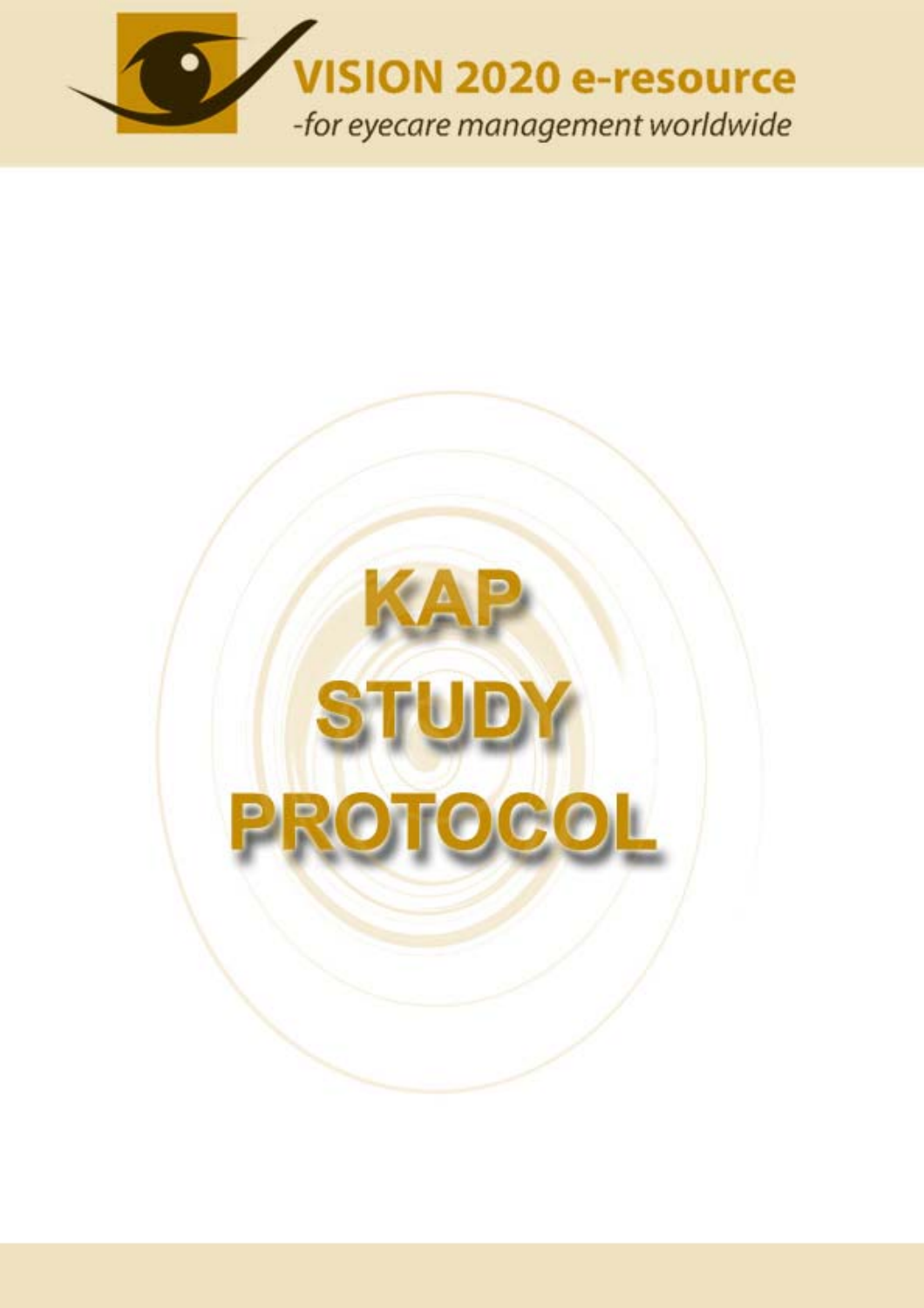

# **Conducting a Knowledge, Attitude and Practice (KAP) Study**

Before beginning the process of creating awareness in any given community, it is first necessary to assess the environment in which awareness creation will take place. Conducting a KAP study can best do this? KAP Study tells us what people know about certain things, how they feel and also how they behave. The three topics that a KAP study measures are Knowledge, Attitude and Practice. The Knowledge possessed by a community refers to their understanding of any given topic, diabetes and diabetic retinopathy in this case. Attitude refers to their feelings towards this subject, as well as any preconceived ideas that they may have towards it. Practice refers to the ways in which they demonstrate their knowledge and attitude through their actions. Understanding the levels of Knowledge, Attitude and Practice will allow for a more efficient process of awareness creation as it will allow the program to be tailored more appropriately to the needs of the community.

When assessing the KAP of a community, it is useful to divide that community into smaller sub-categories. In this case, these categories can be defined as the Medical Community and the General Community. The Medical Community consists of those that are responsible for the provision of medical care in a population, including doctors, paramedics, pharmaceutical providers, and others. This category can be further separated into Medical Practitioners and Paramedical Personnel in areas with a large enough population of these two groups. The General Community consists of those who then receive that care. There are many reasons to suspect that the levels of KAP will differ in these two categories, as they will have received different levels of medical training and information in the past. It is therefore useful to tailor any awareness creation project to suit the differences in these separate categories to attain maximum efficiency.

### **STEPS IN PREPARATION OF A KAP QUESTIONAIRE**

#### 1) Domain Identification:

 The domain, or subject, which the study will be conducted on, must be identified. For the purposes of a diabetic retinopathy project, the general domain area is diabetes and diabetic retinopathy. More specifically, the domain will be the Knowledge, Attitude and Practices of the population in regards to these two diseases.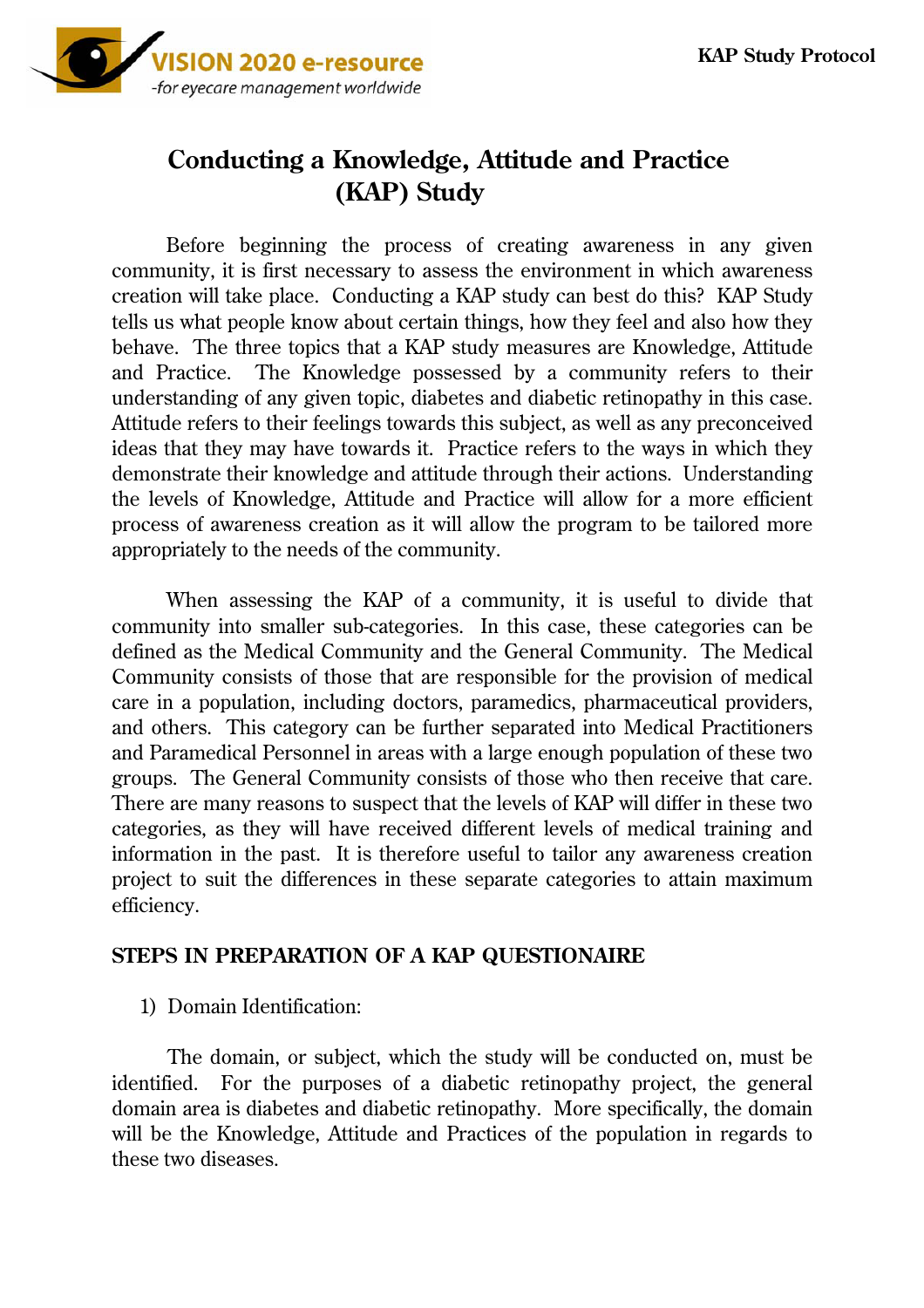

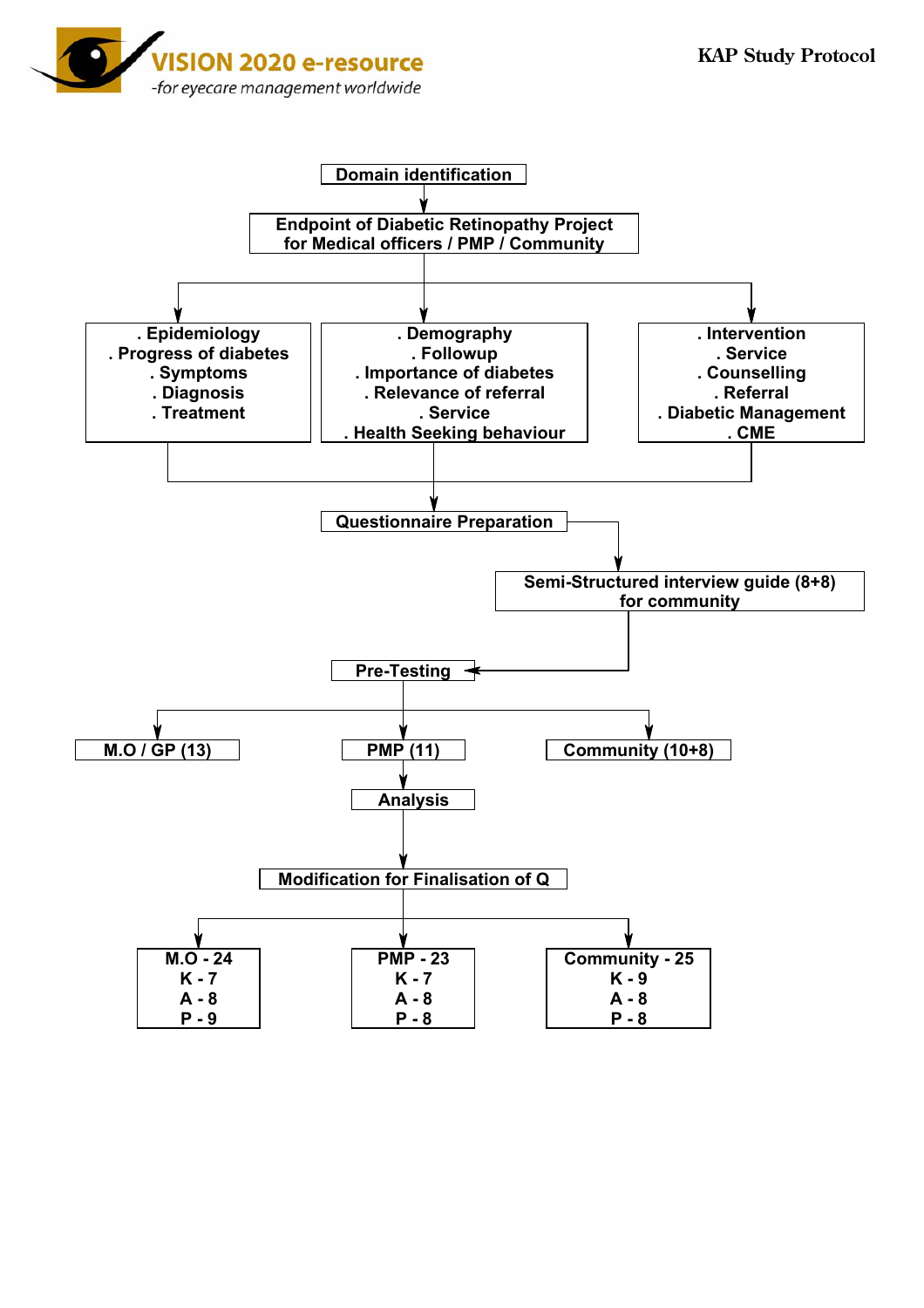

#### 2) Question Preparation

 Question preparation must be conducted in stages. The first stage in preparing questions for a KAP study is to meet with diabetologists, medical practitioners, eye-care service providers, and experts on diabetic retinopathy. This group of specialists should then identify the Endpoints or Goals of the awareness creation activities of the diabetic retinopathy project for Medical Practitioners, Paramedical Personnel, and Community Members. Questions should be created to test all three areas of the study, Knowledge, Attitude, and Practices.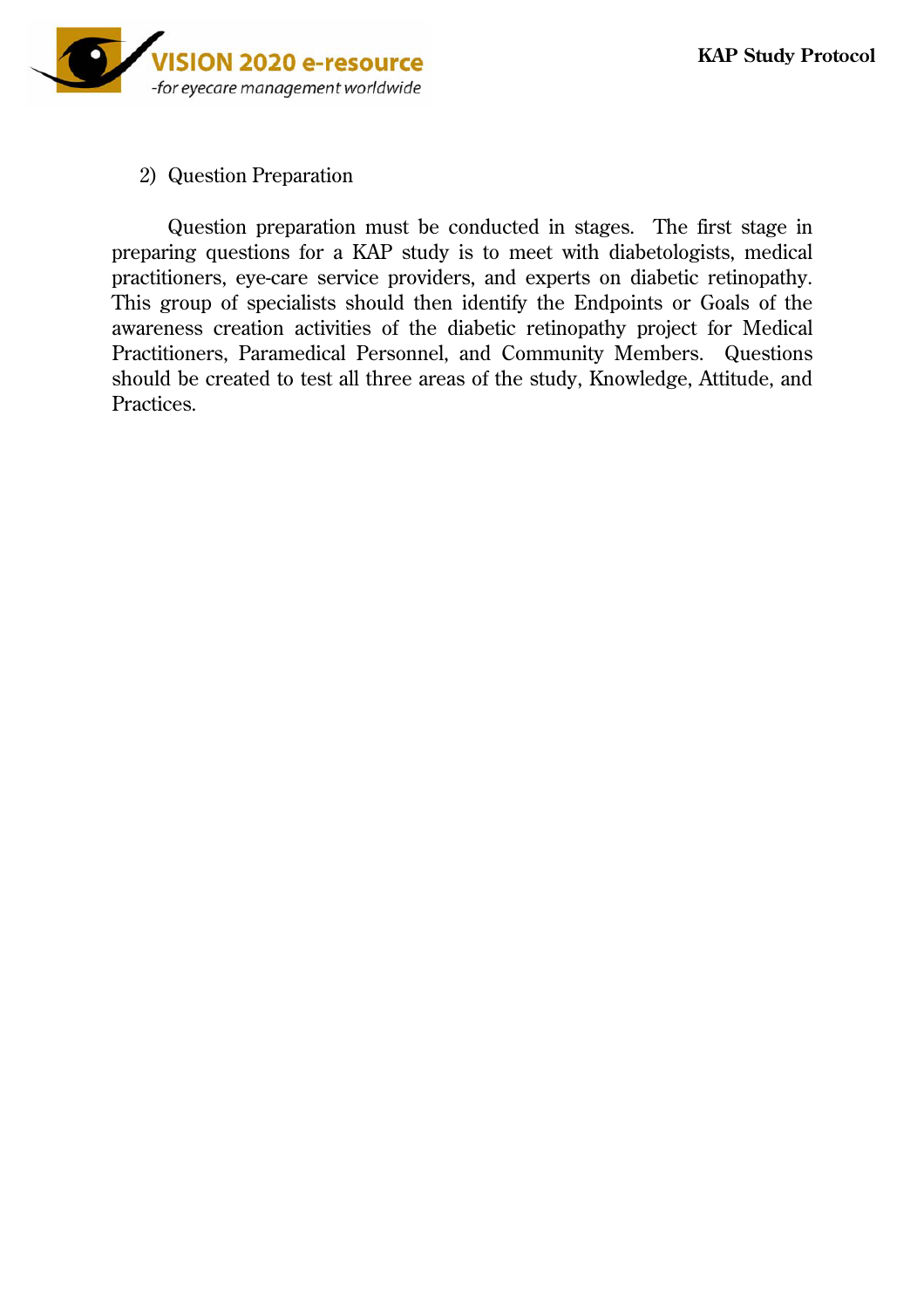

## **Baseline Survey Questionnaire for Community**

| No:                                                                                                   | Confidential<br>For research and Service purpose |
|-------------------------------------------------------------------------------------------------------|--------------------------------------------------|
| Baseline Survey - For Community<br>Sf-742 Diabetic Retinopathy Project<br><b>Master Questionnaire</b> |                                                  |
| Name:                                                                                                 |                                                  |
| Age:                                                                                                  | Sex: $M/F$                                       |
| Type: Government/ Private Practice/ Private Hospital                                                  |                                                  |
| <b>Mailing Address:</b>                                                                               |                                                  |
|                                                                                                       |                                                  |
|                                                                                                       |                                                  |

Phone No:

Date:

**Introduction**: The Aravind Eye Hospital , has been working in the field of eye care for the last 20 years. The main focus of its community work has been in cataract and refraction services. Now we would like to provide services to the community in Diabetic Retinopathy. For designing the service we would like some information from you. This will help us to plan and provide better service. This will take about 20 minutes of your time.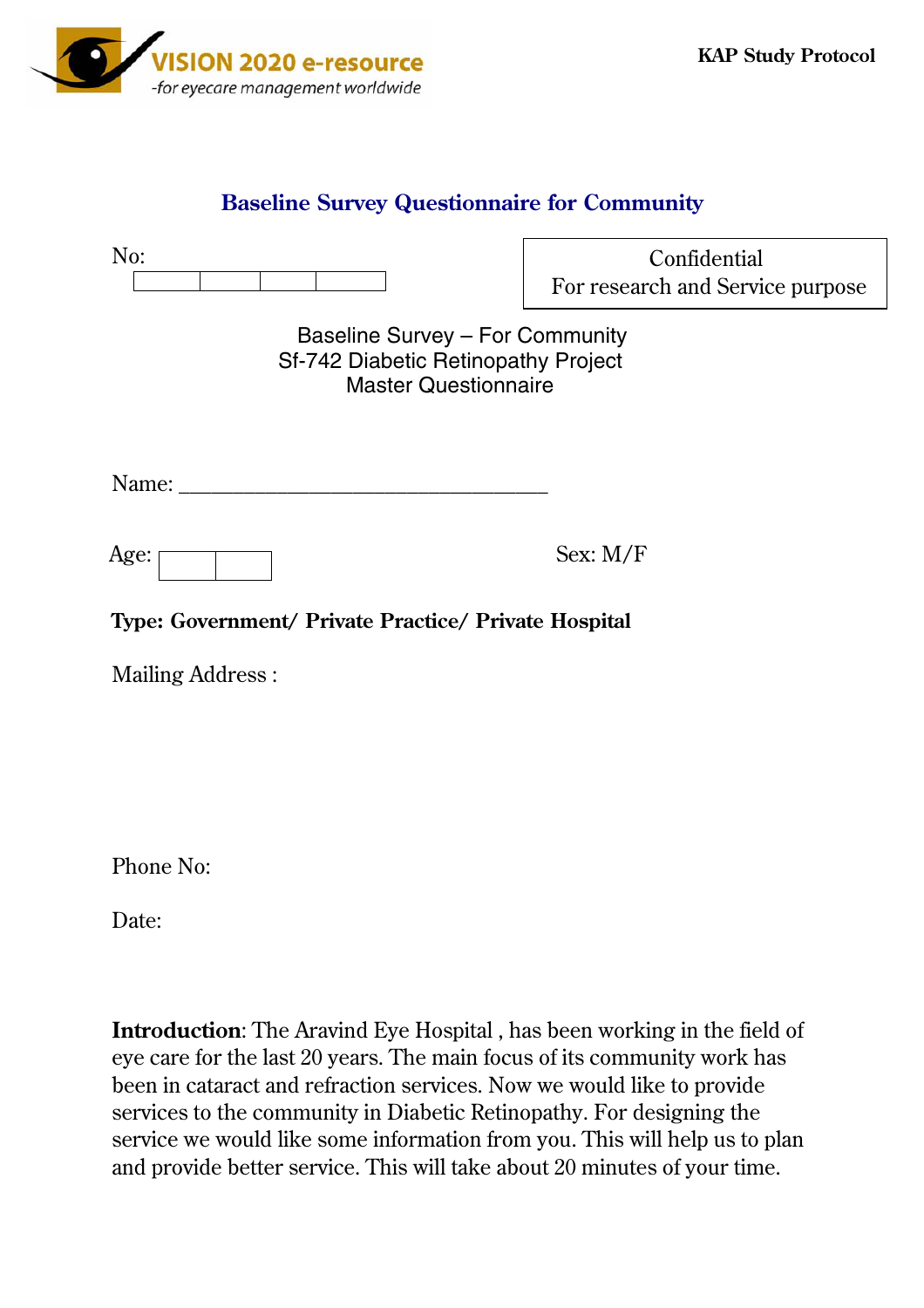

Please fill up the questionnaire by writing in the response, after which kindly handover the filled in form to the Diabetic Retinopathy team member. You may write the response either in Tamil or English.

**Consent**: I am willing to provide information. My responses can be used without any change in content.

| Yes:                                                   | ື<br>. . |  |
|--------------------------------------------------------|----------|--|
| [P]<br>$-1$<br>70900<br>$\sim$<br>$\sim$ $\sim$ $\sim$ |          |  |

Form checked by :



Aravind Eye Hospital &Postgraduate Institute of Ophthalmology



**LIONS ARAVIND INSTITUTE OF** COMMUNITY OPHTHALMOLOGY



74,K.K.Salai, Gandhi Nagar, Madurai – 625 020 Phone: 0452-253 7580; Fax: 91-452-253 0984; Email: diab@aravind.org

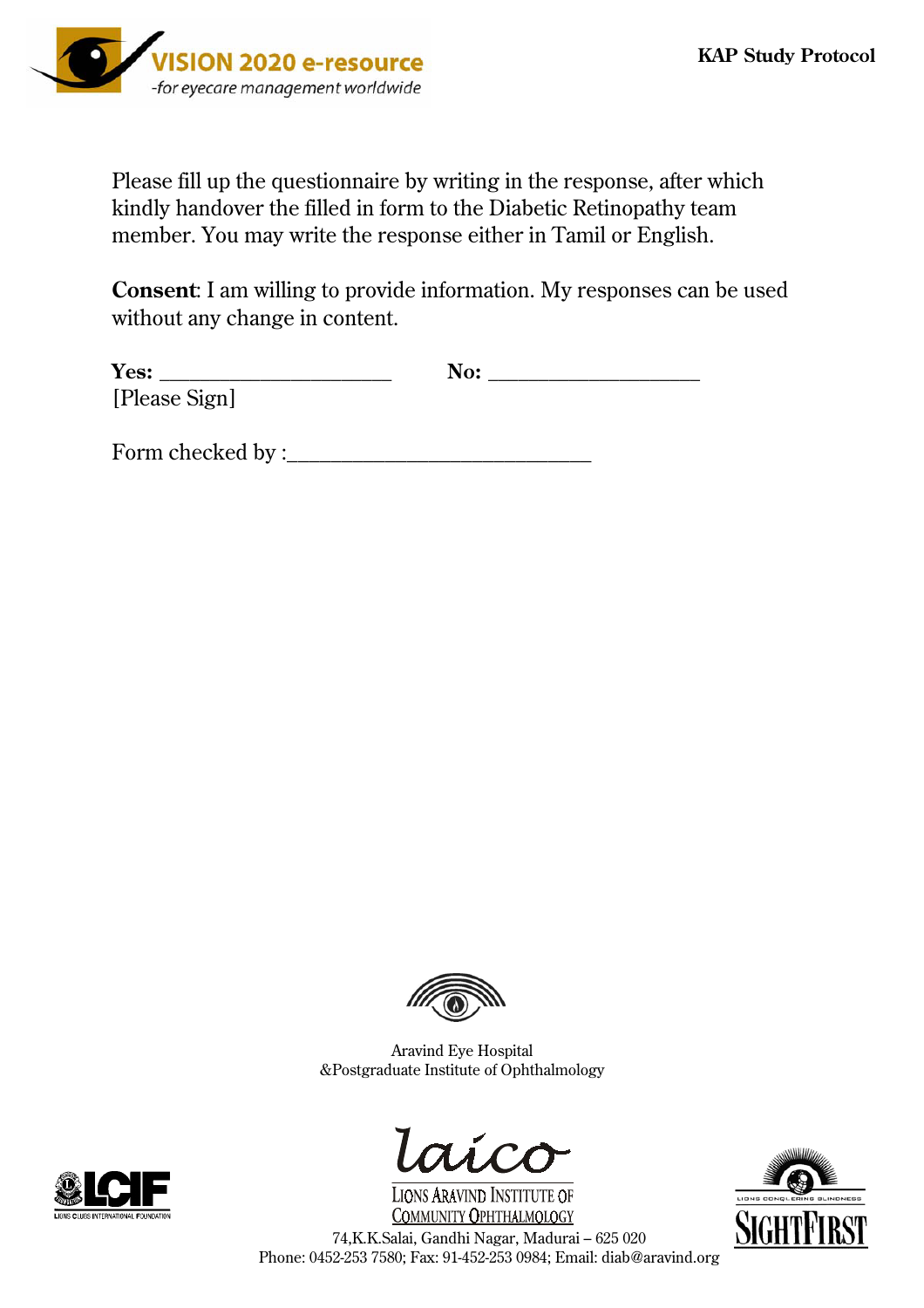

## **Section-1**

We are Planning to provide information on diabetes and diabetic retinopathy for paramedical personnel. For helping us to decide the content, please answer the following questions.

- 1.1. What is diabetes?
- 1.2. State the symptoms of Diabetes?
- 1.3. What are the causes of Diabetes?
- 1.4. Which parts of the body are mainly affected by Diabetes?
- 1.5. How can diabetes be identified?
- 1.6. What are the treatment methods followed by diabetic retinopathy?
- 1.7. How does diabetes affect the eyes?
- 1.8. How does diabetes are at greatest risk for diabetic retinopathy?
- 1.9. What are the treatments given for diabetic retinopathy?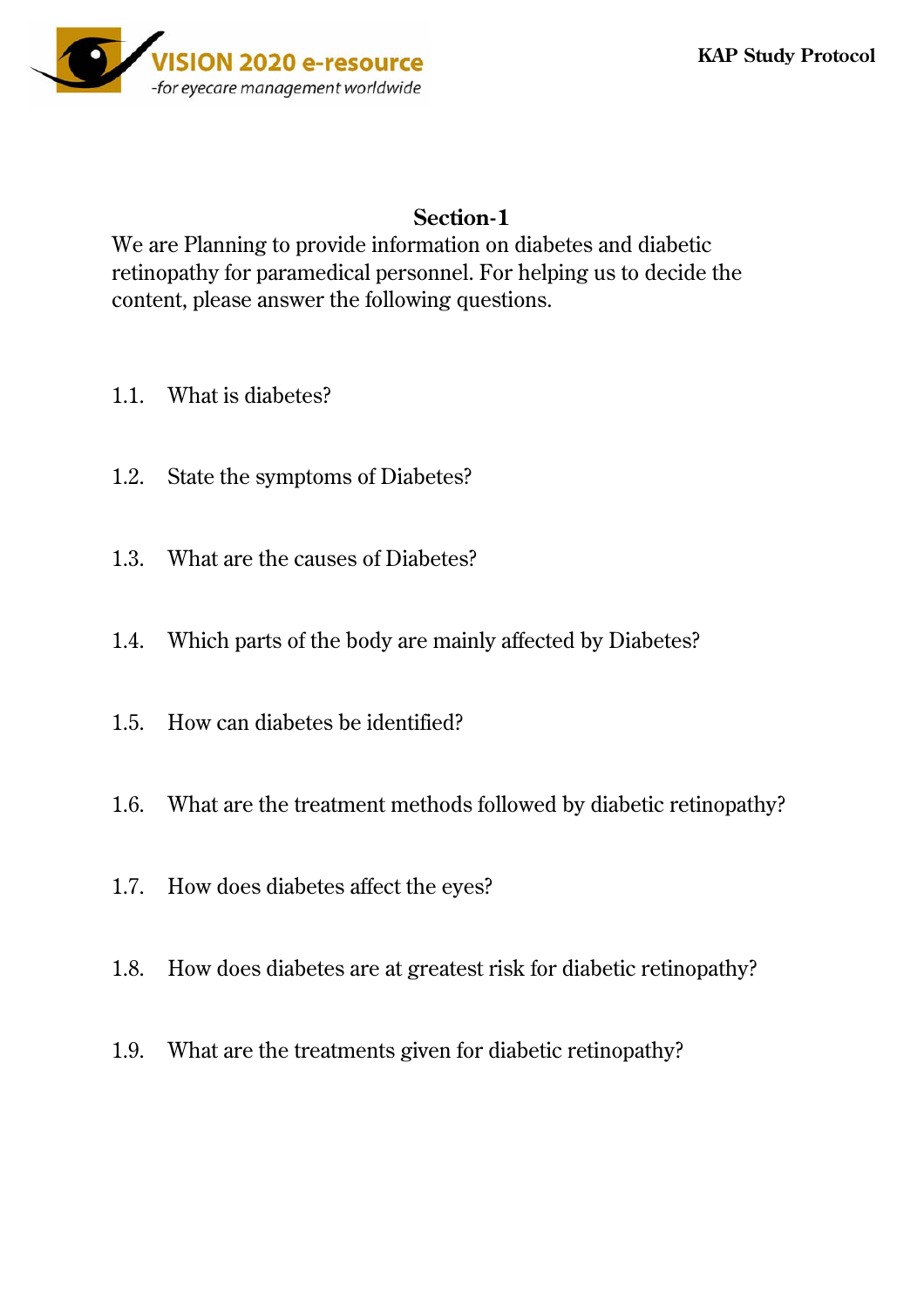

## **Section – 2**

These are some common statements we hear in the community about diabetes. Please read the statement and tick your opinion.

| 2.1Diabetes can be cured completely |
|-------------------------------------|
|-------------------------------------|

| Agree | 1) Strongly 2) Moderately 3) Undecided 4) Moderately 5) Strongly<br>Agree | <b>Disagree</b> | Disagree                                                              |
|-------|---------------------------------------------------------------------------|-----------------|-----------------------------------------------------------------------|
|       | 2.2. Children can be affected if their parents are diabetic               |                 |                                                                       |
| Agree | 1) Strongly 2) Moderately 3) Undecided 4) Moderately 5) Strongly<br>Agree | <b>Disagree</b> | <b>Disagree</b>                                                       |
|       | 2.3. Consuming sweets leads to diabetes                                   |                 |                                                                       |
| Agree | 1) Strongly 2) Moderately 3) Undecided 4) Moderately 5) Strongly<br>Agree | Disagree        | <b>Disagree</b>                                                       |
|       | 2.4. Diabetes is more among rich people                                   |                 |                                                                       |
| Agree | 1) Strongly 2) Moderately 3) Undecided 4) Moderately 5) Strongly<br>Agree | Disagree        | <b>Disagree</b>                                                       |
|       | 2.5. Diabetes can be cured completely by proper diet control              |                 |                                                                       |
| Agree | 1) Strongly 2) Moderately 3) Undecided 4) Moderately 5) Strongly<br>Agree | Disagree        | Disagree                                                              |
|       |                                                                           |                 | 2.6. Diabetes are more likely develop eye problems than non-diabetics |

|       | 1) Strongly 2) Moderately | 3) Undecided 4) Moderately 5) Strongly |                 |
|-------|---------------------------|----------------------------------------|-----------------|
| Agree | Agree                     | <b>Disagree</b>                        | <b>Disagree</b> |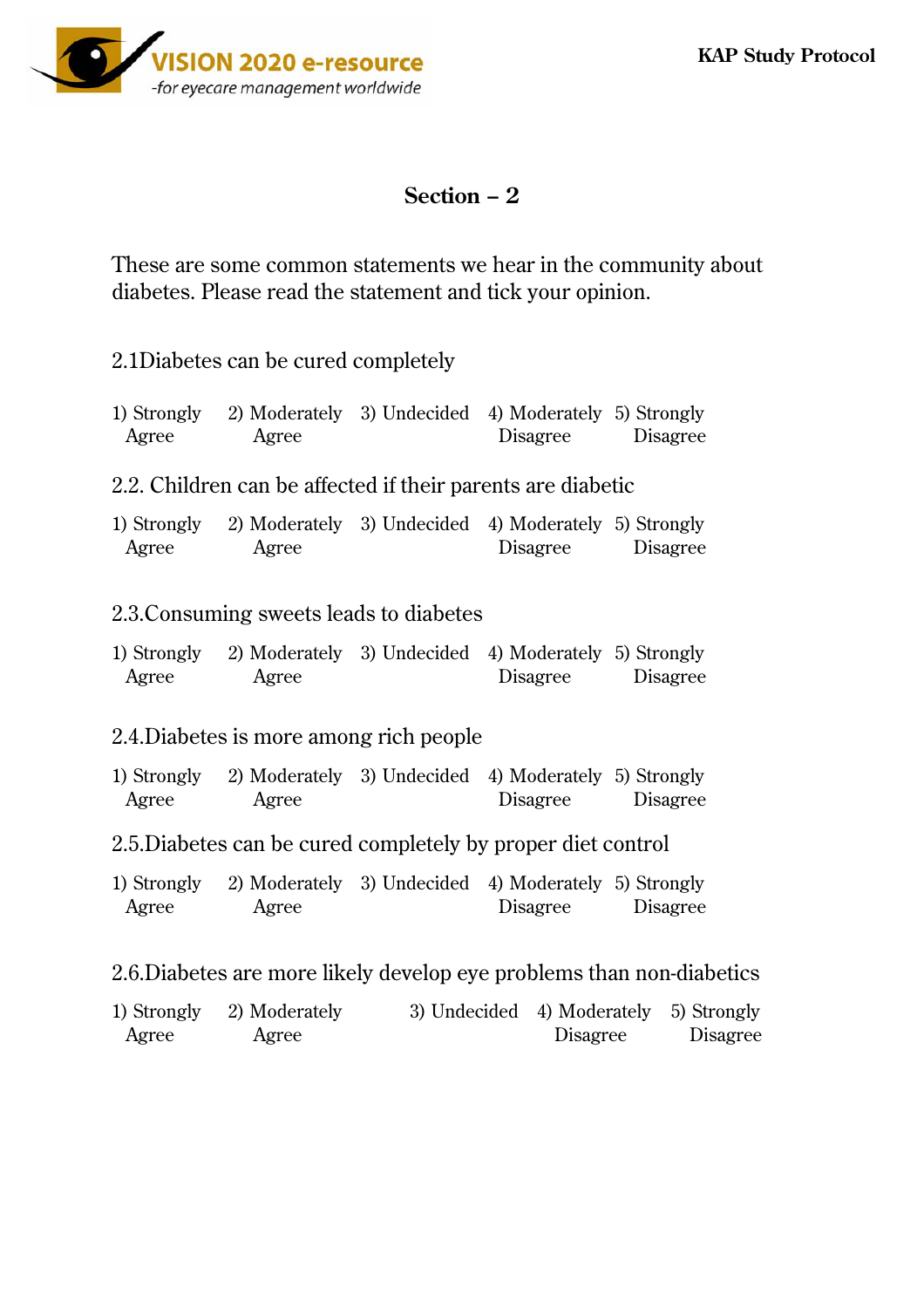

2.7.All diabetics should have a periodic eye examination by an

ophthalmologist one in a year.

1) Strongly 2) Moderately 3) Undecided 4) Moderately 5) Strongly Agree Agree Disagree Disagree Disagree

# **Section – 3**

Currently there is not much accurate data available regarding diabetic patients, their treatment seeking behaviour and the services available for them. In this section we would like to know about your experience with diabetic patients.

## **Diabetic patients**

3.1. When and how did you came to know that you have diabetic mellitus?

3.2. For how many year/month are you a diabetic patient?

3.3.What are the treatment methods you follow to control diabetes?

3.4.Who else, besides you, are suffering from diabetic mellitus I your family? If yes, who affected and for how long?

3.5.What treatment methods do they follow?

3.6.How many times have you undergone dilated fundus examination after knowing that you a diabetic?

3.7.Have you shared your experienced regarding diabetes either with your family members or friends?

3.8.Through which sources did you come to know about diabetic retinopathy?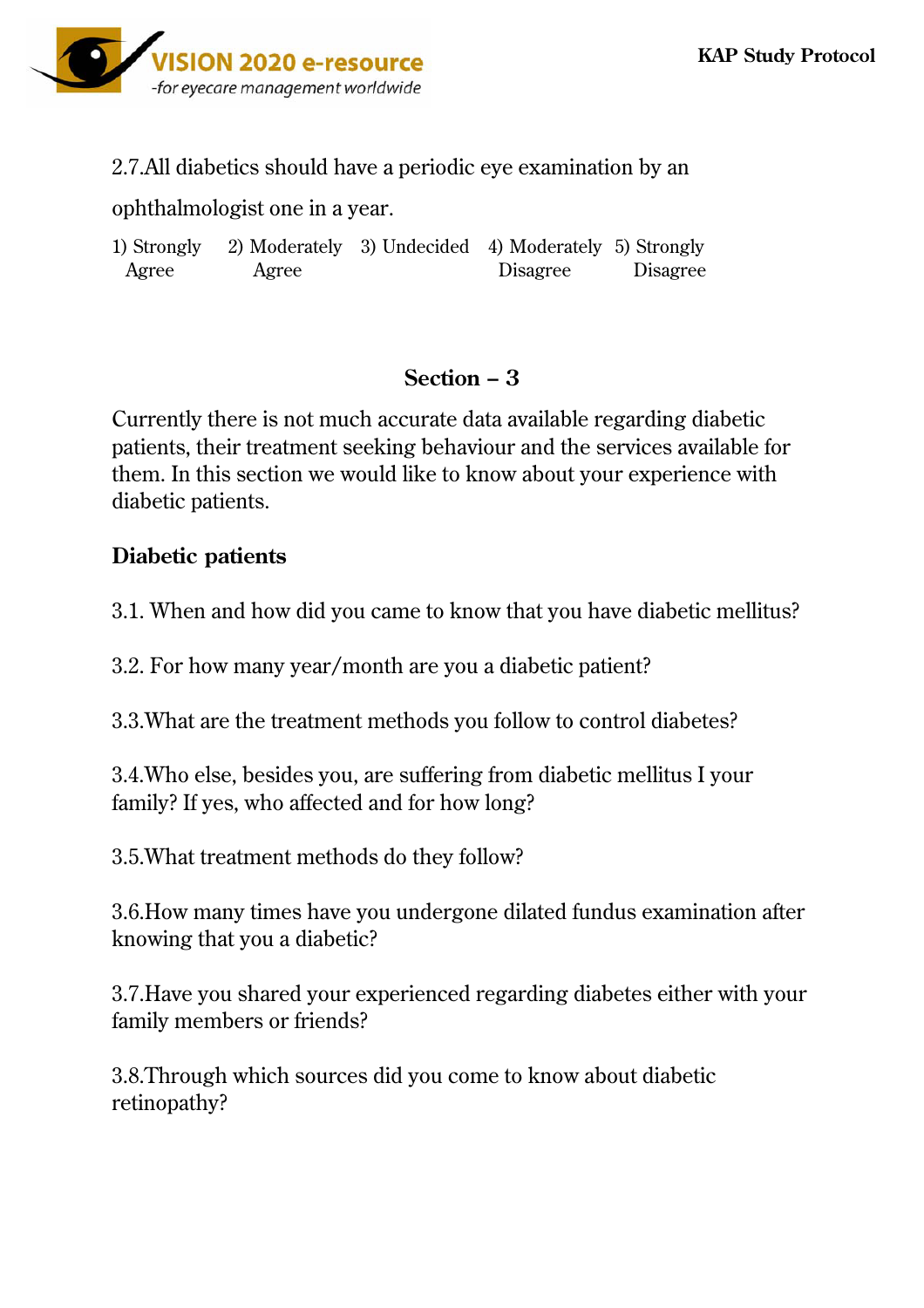

3.9.What are treatments for diabetic retinopathy and where is it available?

3.10.What advices would you give to diabetic patients?

## **Non diabetic patients**

3.1a.Is any of your family members affected by diabetes?

3.2a.In what ways are you helping your family members, with diabetes?

3.3a.What are the advises given by you for diabetic patients?

3.4a.Do you refer diabetic patients to an ophthalmologist?

3.5a.From which source did you come to know about diabetes and diabetic retinopathy?

3.6a.What are the information gathered from the diabetic patients after their eye examination, which you had refered to an ophthalmologists?

3.7a.What kind of treatment method is generally followed by the people for diabetes?

3.8a.What is the treatment for diabetic retinopathy?

# **Thank you very much for sparing Your valuable time!**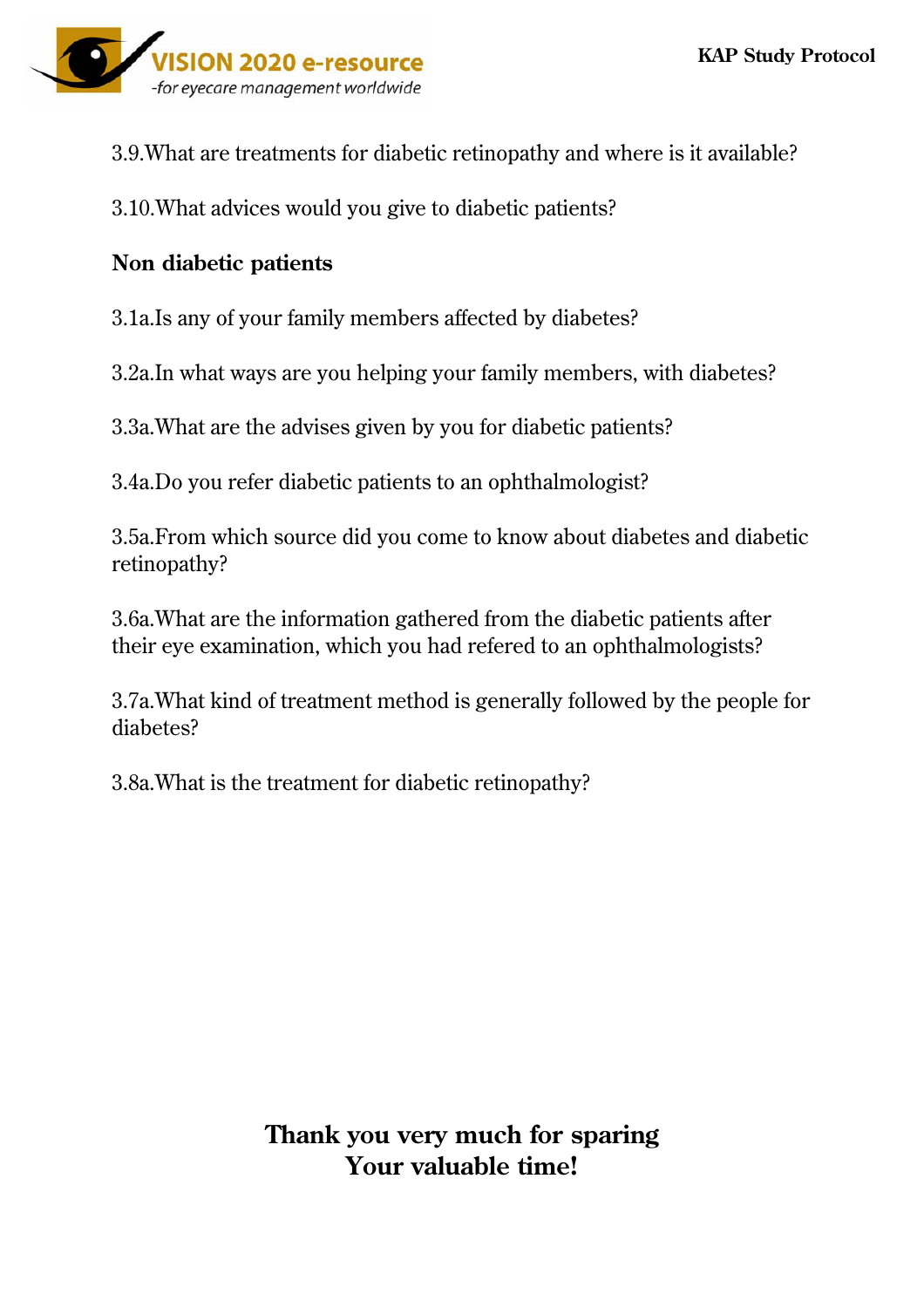

### **Baseline Survey Questionnaire for Medical Practitioners**

| $\bf No:$          | Confidential<br>For Research and service purpose only                                                                    |
|--------------------|--------------------------------------------------------------------------------------------------------------------------|
|                    | <b>Baseline Survey - For Medical Practitioners</b><br>SF-742 Diabetic Retinopathy Project<br><b>Master Questionnaire</b> |
| Name               |                                                                                                                          |
| Age                | Sex: $M / F$                                                                                                             |
| Type               | : Government/ Private Practice/Private Hospital                                                                          |
| Mailing<br>Address |                                                                                                                          |
| Phone No:          |                                                                                                                          |

Date :

**Introduction:** The Aravind Eye Hospital, has been working in the field of eye care for the last 20 years. The main focus of its community work has been in Cataract and refraction services. Now we would like to provide services to the community in Diabetic Retinopathy. For designing the service we would like some information from you. This will help us to plan and provide better service. This will take about 20 minutes of your time. Please fill up the questionnaire by writing in response, after which kindly handover the filled in form to the Diabetic Retinopathy team member. You may write the response either in Tamil or English.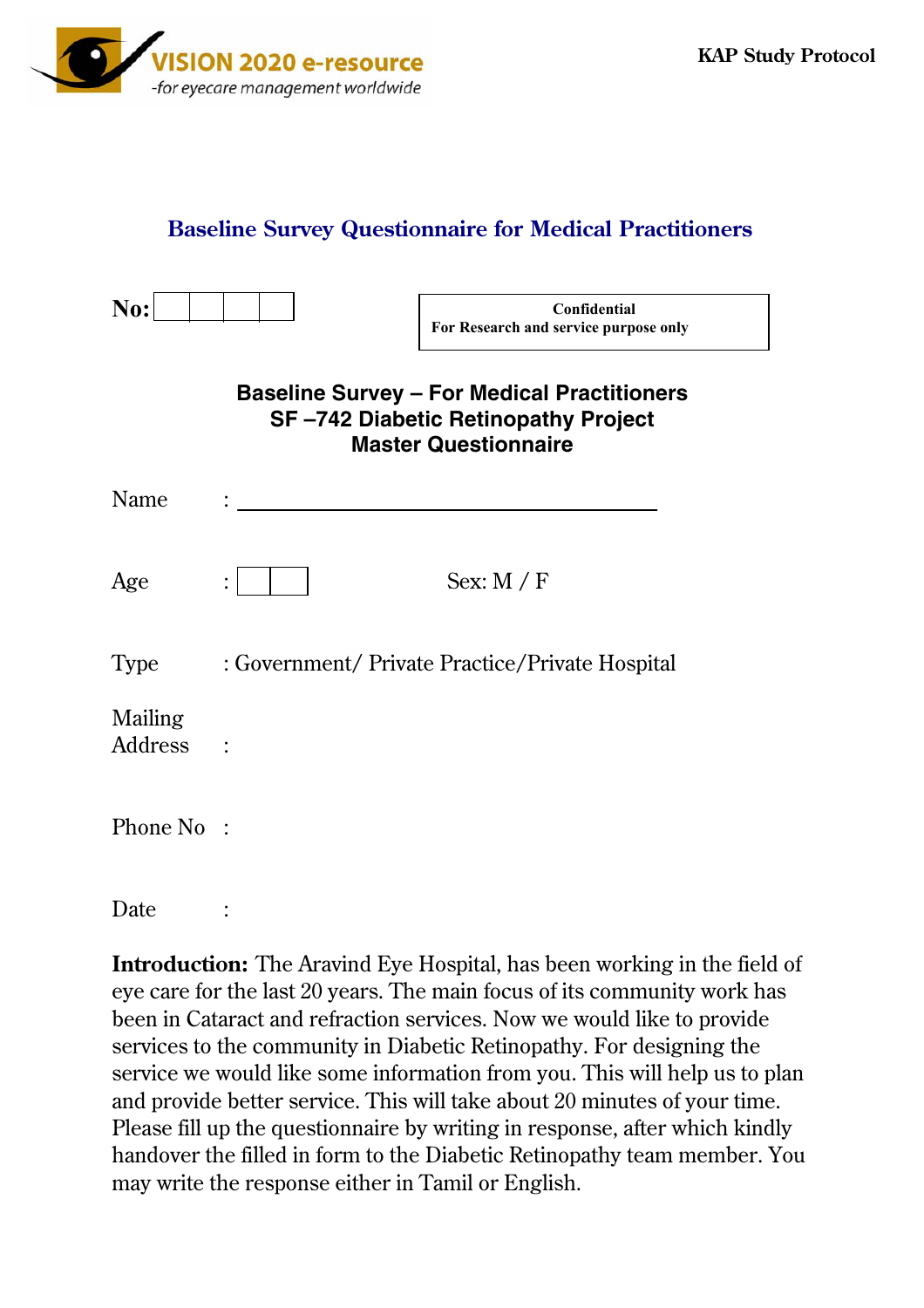

**Consent:** I am writing to provide information. My responses can be used without any change in content.

| Yes:          | No: |
|---------------|-----|
| [Please Sign] |     |

Form checked by:





Aravind Eye Hospital & Postgraduate Institute of Ophthalmology





COMMUNITY OPHTHALMOLOGY

74,K.K.Salai, Gandhi Nagar, Madurai – 625 020 Phone: 0452-253 7580; Fax: 91-452-253 0984; Email: diab@aravind.org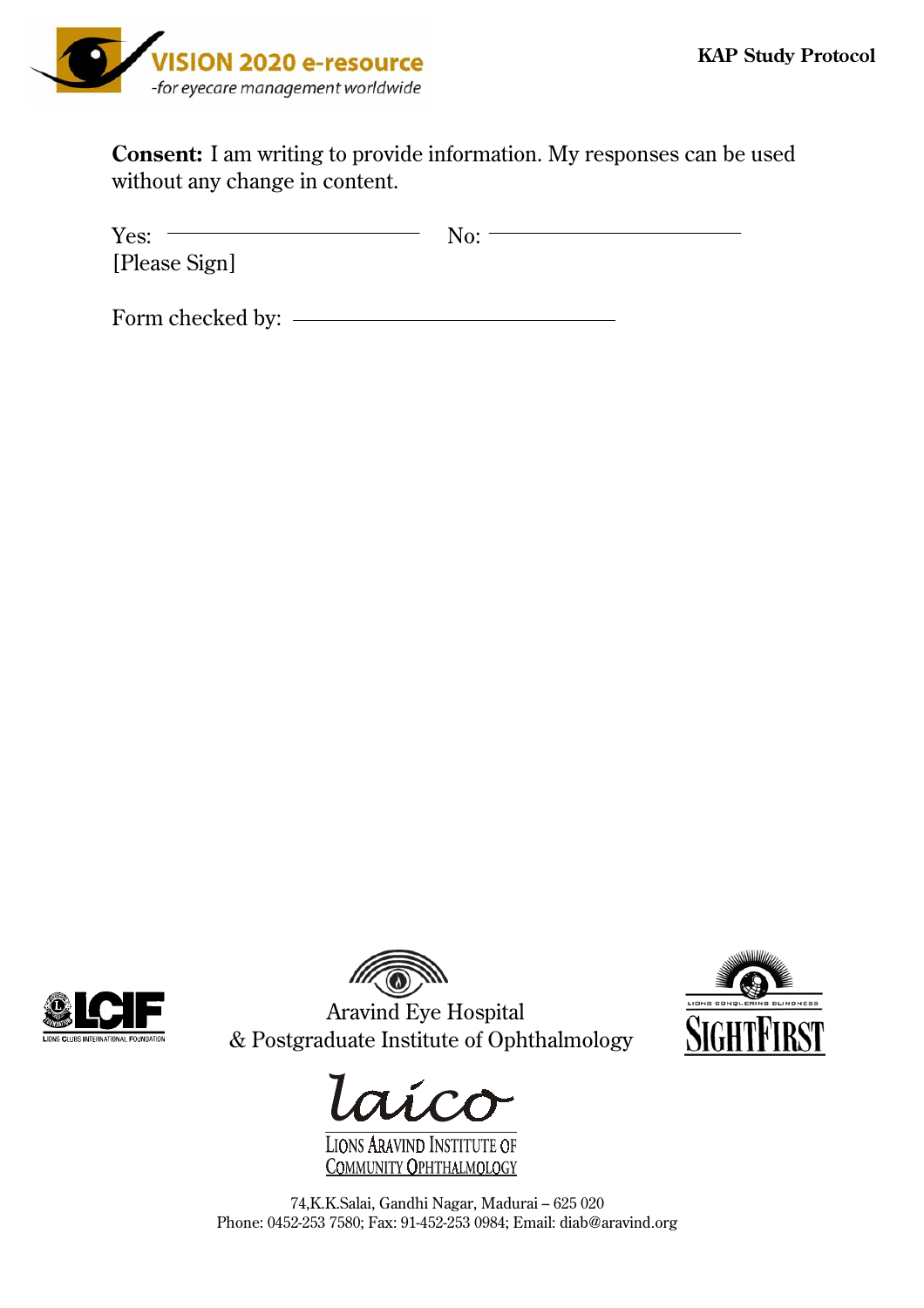

## **Section – 1**

We are planning to provide information on diabetes and diabetic retinopathy for medical practitioners. For helping us to decide the content, please answer the following questions.

1.1 Please mention all the diagnostic tests for Diabetes?

1.2 Please mention all the symptoms of Diabetes?

1.3 Please mention the main causes for Diabetes?

1.4 Which parts of body are mainly affected by Diabetes?

1.5 List the clinical features of

- a) Hyperglycemia / Ketoacidosis
- b) Hypoglycemia

1.6 Which diabetic patients are at greatest risk for Diabetic Retinopathy?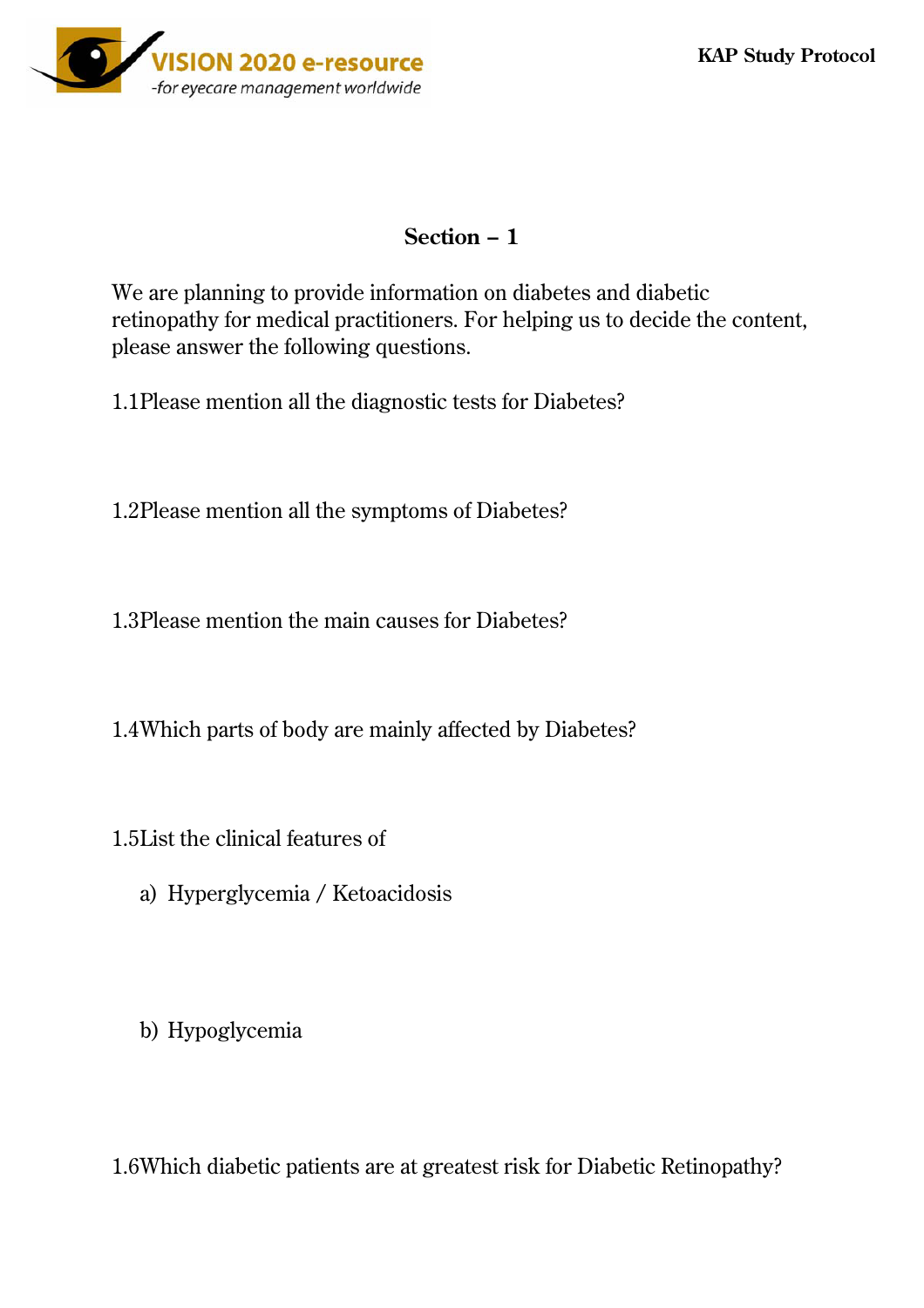

1.7 What is the treatment for a patient with Diabetic Retinopathy?

1.8 How often would you advice follow-up for Diabetic Pregnant women?

## **Section –2**

These are some common statements we hear in the community about diabetes. Please read the statement and tick your opinion.

2.1) More uneducated people have diabetes than those who are educated.

1) Strongly 2) Moderately 3) Undecided 4) Moderately 5) Strongly Agree Agree Disagree Disagree Disagree

2.2) All Diabetic patients must be refer to Ophthalmologists.

| 1) Strongly | 2) Moderately 3) Undecided 4) Moderately 5) Strongly |                 |          |
|-------------|------------------------------------------------------|-----------------|----------|
| Agree       | Agree                                                | <b>Disagree</b> | Disagree |

2.3) As long as the diabetes is kept under control, there is no need to worry about diabetic complication.

1) Strongly 2) Moderately 3) Undecided 4) Moderately 5) Strongly Agree Agree Disagree Disagree Disagree

2.4) If the doctor has told the diabetes patient to come for regular followup, the patient will come.

| 1) Strongly | 2) Moderately 3) Undecided 4) Moderately 5) Strongly |                 |          |
|-------------|------------------------------------------------------|-----------------|----------|
| Agree       | Agree                                                | <b>Disagree</b> | Disagree |

2.5) If the diabetic is treated early on, diabetic retinopathy can be prevented.

 1) Strongly 2) Moderately 3) Undecided 4) Moderately 5) Strongly Agree Agree Disagree Disagree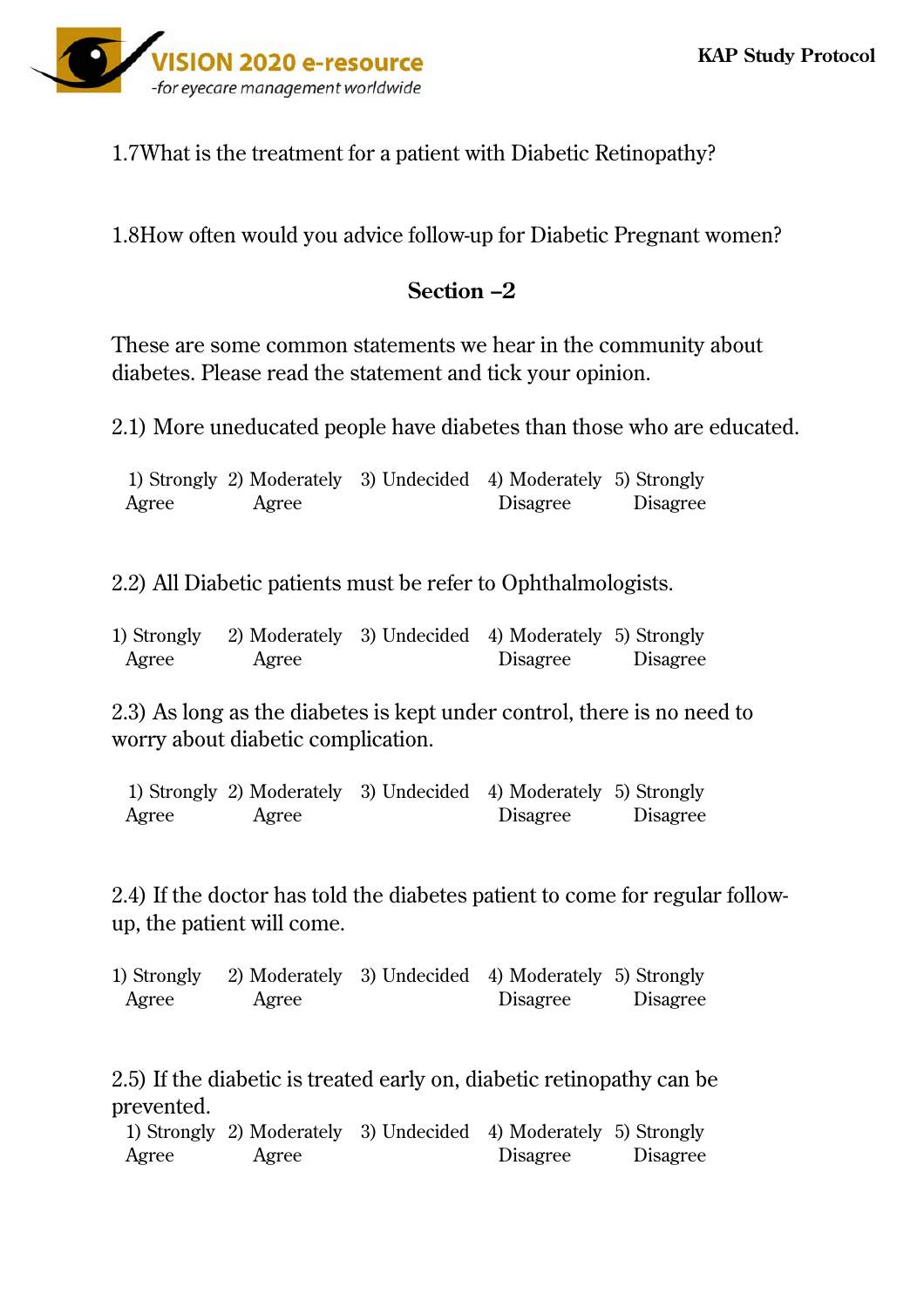

## **Section - 3**

Currently there is not much accurate data available regarding diabetic patients, their treatment seeking behaviour and the services available for them. In this section we would like to know about your experience with diabetic patients.

3.1) What type of diabetic patients are referred by you to an ophthalmologist?

3.2) What proportion of new patients do you routinely screen for diabetes among the patients coming to you?

3.3) How do you decide whom to refer for treatment?

3.4) When diabetic patients come to you, who else besides you provides advice?

3.5) What advice do you give to the patient with diabetes?

3.6) How much does it take for you to explain how to manage diabetes?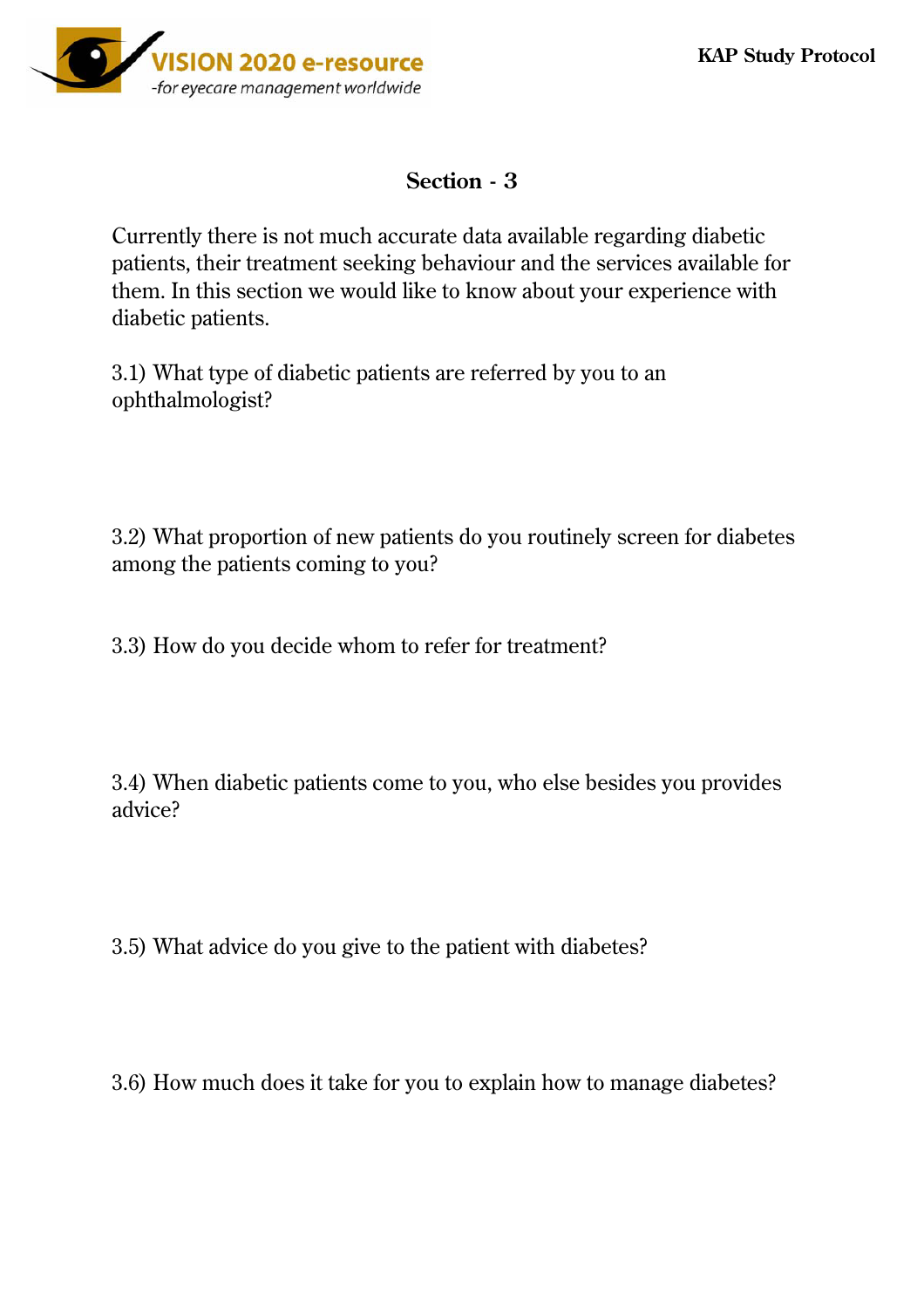

3.7) Have you taken any sessions in the past one-year to educate the public regarding diabetes?

3.8) Do you follow-up the patients you have referred to the specialists?

3.9) From which sources have you learned about diabetic retinopathy in the past one year?

> **Thank you very much for sparing your valuable time !**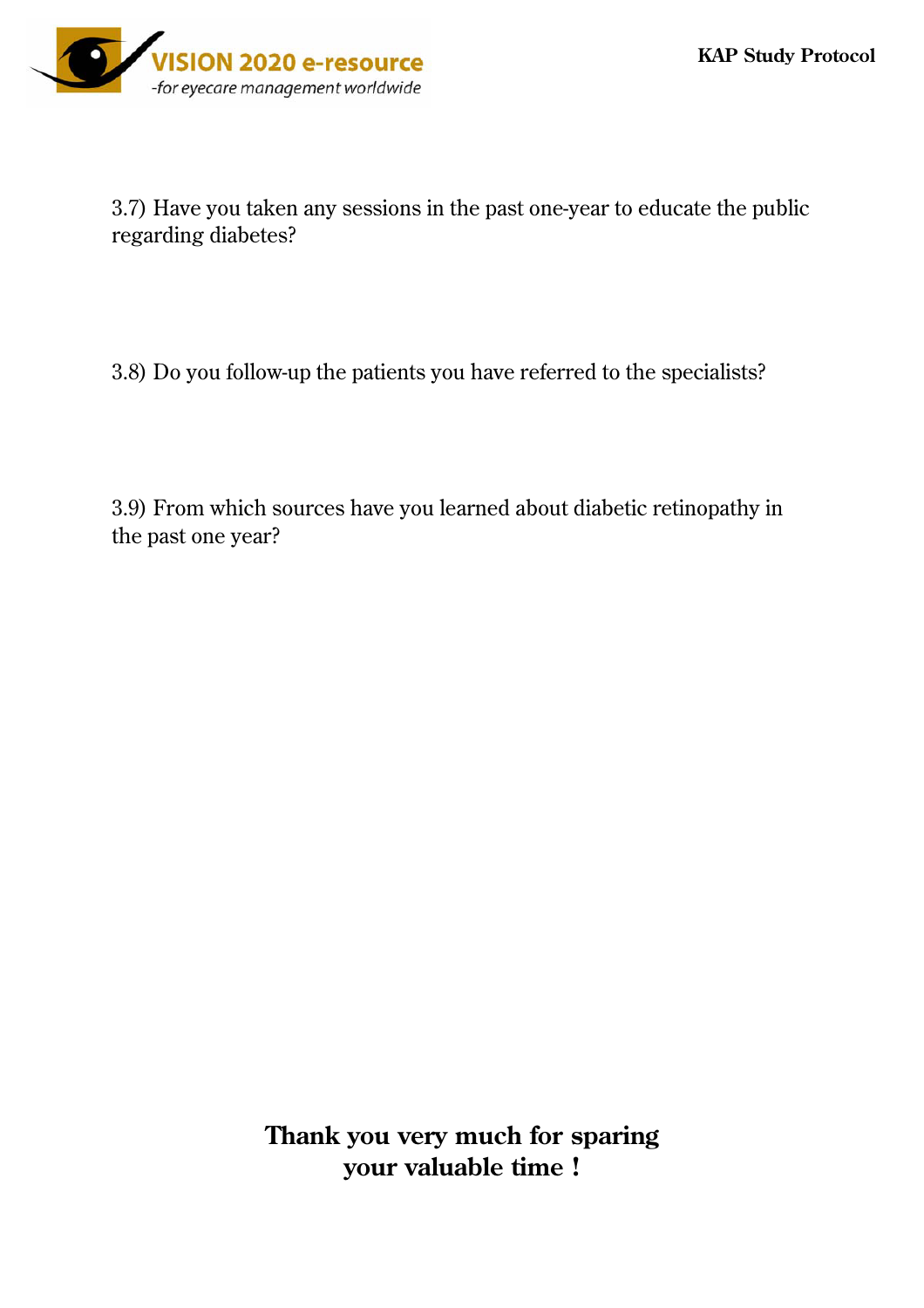

### **Baseline Survey Questionnaire for Paramedical Personnel**

| ш<br>- |  |  |  |
|--------|--|--|--|
|        |  |  |  |

**Confidential For Research and service purpose only** 

| <b>Baseline Survey – For Paramedical Personnel</b> |
|----------------------------------------------------|
| SF-742 Diabetic Retinopathy Project                |
| <b>Master Questionnaire</b>                        |

| Name               | ٠                                               |
|--------------------|-------------------------------------------------|
|                    |                                                 |
| Age                | Sex: $M / F$<br>$\ddot{\cdot}$                  |
| Type               | : Government/ Private Practice/Private Hospital |
| Mailing<br>Address | $\ddot{\cdot}$                                  |
| Phone No:          |                                                 |

Date :

**Introduction:** The Aravind Eye Hospital, has been working in the field of eye care for the last 20 years. The main focus of its community work has been in Cataract and refraction services. Now we would like to provide services to the community in Diabetic Retinopathy. For designing the service we would like some information from you. This will help us to plan and provide better service. This will take about 20 minutes of your time. Please fill up the questionnaire by writing in response, after which kindly handover the filled in form to the Diabetic Retinopathy team member. You may write the response either in Tamil or English.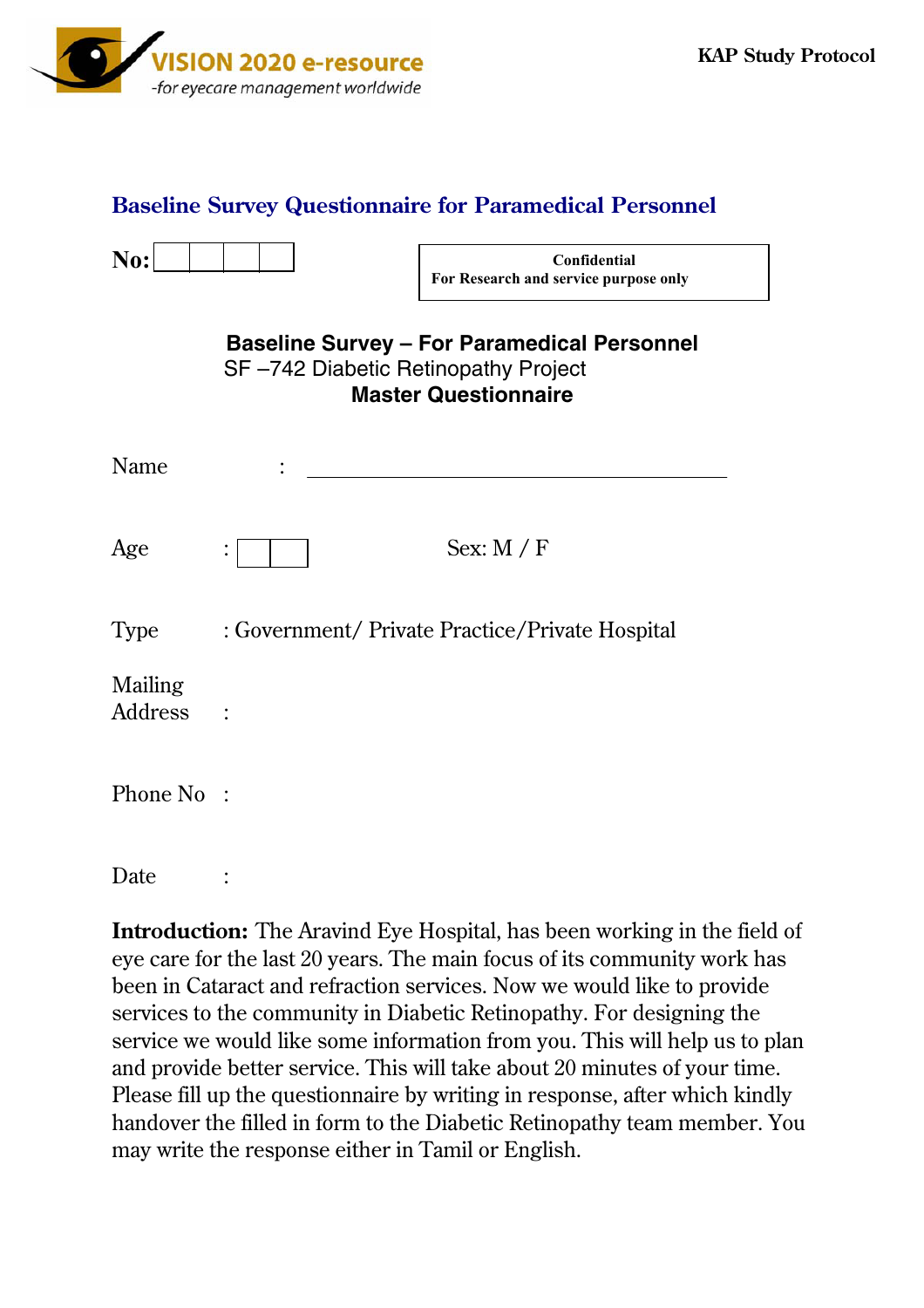

**Consent:** I am writing to provide information. My responses can be used without any change in content.

| Yes:          | No: |
|---------------|-----|
| [Please Sign] |     |

Form checked by:



 Aravind Eye Hospital &Postgraduate Institute of Ophthalmology





74,K.K.Salai, Gandhi Nagar, Madurai – 625 020 Phone: 0452-253 7580; Fax: 91-452-253 0984; Email: diab@aravind.org

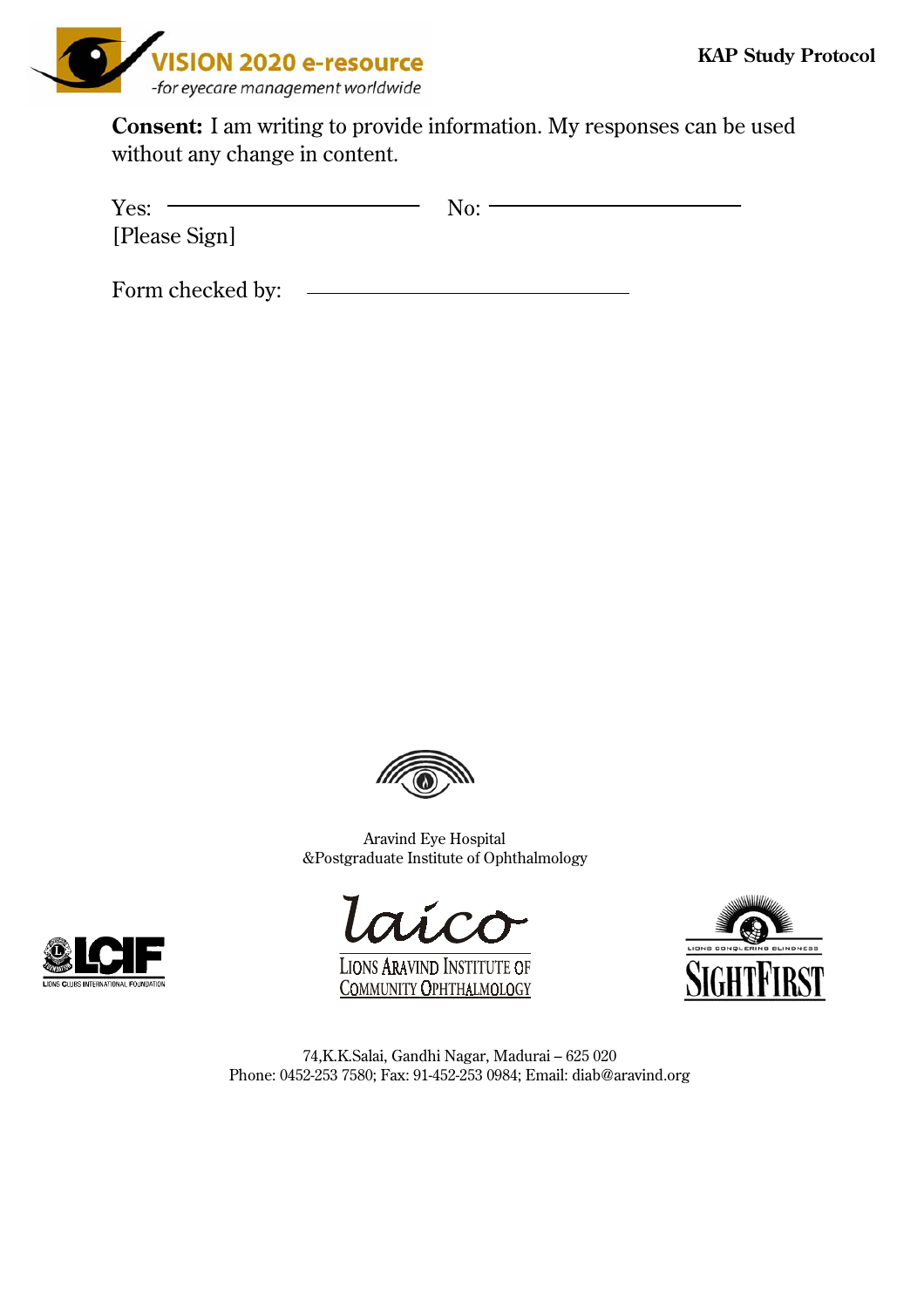

### **Section – 1**

We are planning to provide information on diabetes and diabetic retinopathy for paramedical personnel. For helping us to decide the content, please answer the following questions.

1.1.What is diabetes?

- 1.2.What are the different types of Diabetes?
- 1.3.State the cause for Diabetes?
- 1.4.Which parts of the body are mainly affected due to Diabetes?
- 1.5. What are the eye diseases caused by Diabetes?
- 1.6. Which among diabetes are at great risk for Diabetic Retinopathy?
- 1.7. What is the treatment for Diabetic Retinopathy?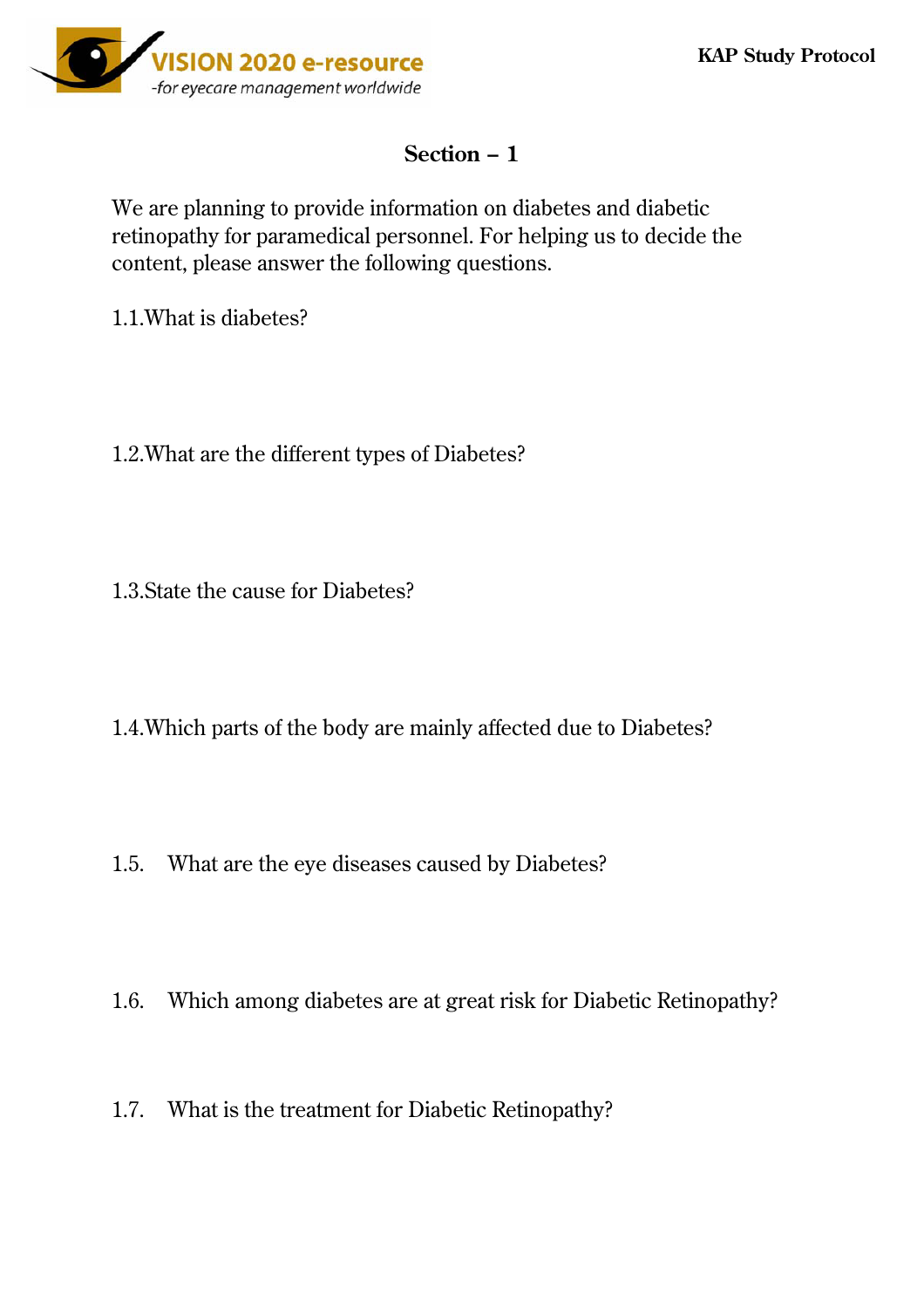

### **Section –2**

These are some common statements we hear in the community about diabetes. Please read the statement and tick your opinion.

2.1. Consuming sweets will result in diabetes.

| 1) Strongly | 2) Moderately 3) Undecided 4) Moderately 5) Strongly |                 |          |
|-------------|------------------------------------------------------|-----------------|----------|
| Agree       | Agree                                                | <b>Disagree</b> | Disagree |

2.2. Diabetes are twice as likely to develop eye problem than non-diabetes.

1) Strongly 2) Moderately 3) Undecided 4) Moderately 5) Strongly Agree Agree Disagree Disagree Disagree

2.3. Persons with a fat body is more prone to diabetes

| 1) Strongly | 2) Moderately 3) Undecided 4) Moderately 5) Strongly |                 |          |
|-------------|------------------------------------------------------|-----------------|----------|
| Agree       | Agree                                                | <b>Disagree</b> | Disagree |

2.4. Diabetic Retinopathy due to diabetes is a common health problem

1) Strongly 2) Moderately 3) Undecided 4) Moderately 5) Strongly Agree Agree Disagree Disagree Disagree

2.5. People, who follow proper diet and regular exercise, need not take medicines for diabetes.

| 1) Strongly | 2) Moderately 3) Undecided 4) Moderately 5) Strongly |                 |          |
|-------------|------------------------------------------------------|-----------------|----------|
| Agree       | Agree                                                | <b>Disagree</b> | Disagree |

2.6. If the blood sugar level is kept under control, the patient need not worry about other complication of diabetes

|       | 1) Strongly 2) Moderately 3) Undecided 4) Moderately 5) Strongly |                 |                 |
|-------|------------------------------------------------------------------|-----------------|-----------------|
| Agree | Agree                                                            | <b>Disagree</b> | <i>Disagree</i> |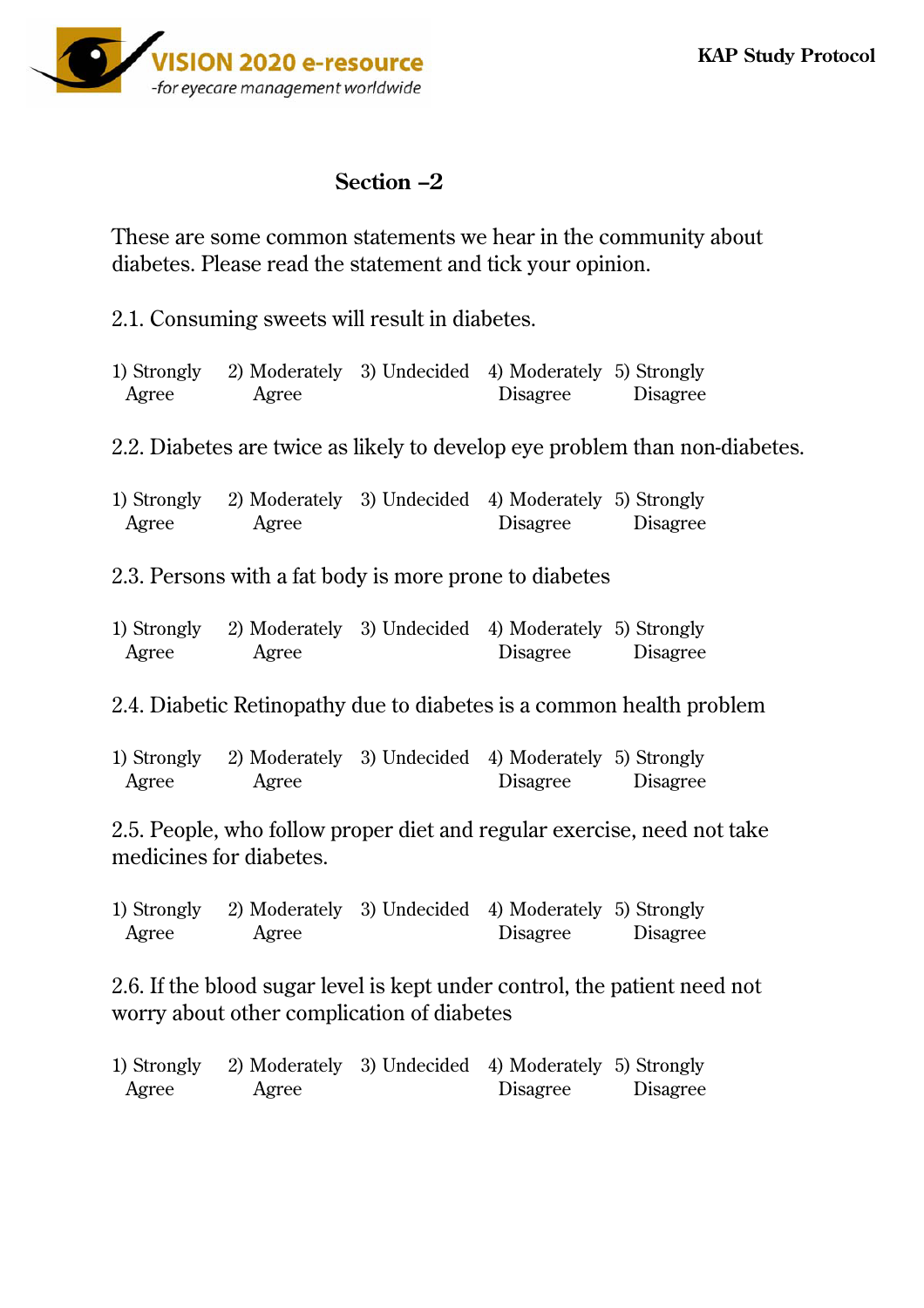

2.7. Referring the diabetic patient to an ophthalmologist can prevent diabetic retinopathy.

1) Strongly 2) Moderately 3) Undecided 4) Moderately 5) Strongly Agree Agree Disagree Disagree Disagree

# **Section -3**

Currently there is not much accurate data available regarding diabetic patients, their treatment seeking behaviour and the services available for them. In this section we would like to know about your experience with diabetic patients.

3.1. What advice will you provide when you meet the diabetic patient?

3.2. Through which source did you come to know about diabetes in the past one year?

3.3. What advice would you give to a person who has a wound, unhealed?

3.4. Through what ways did you come to know about diabetic retinopathy?

3.5. What type of study material do you have, related to diabetes?

3.5a) Where did you get the study materials?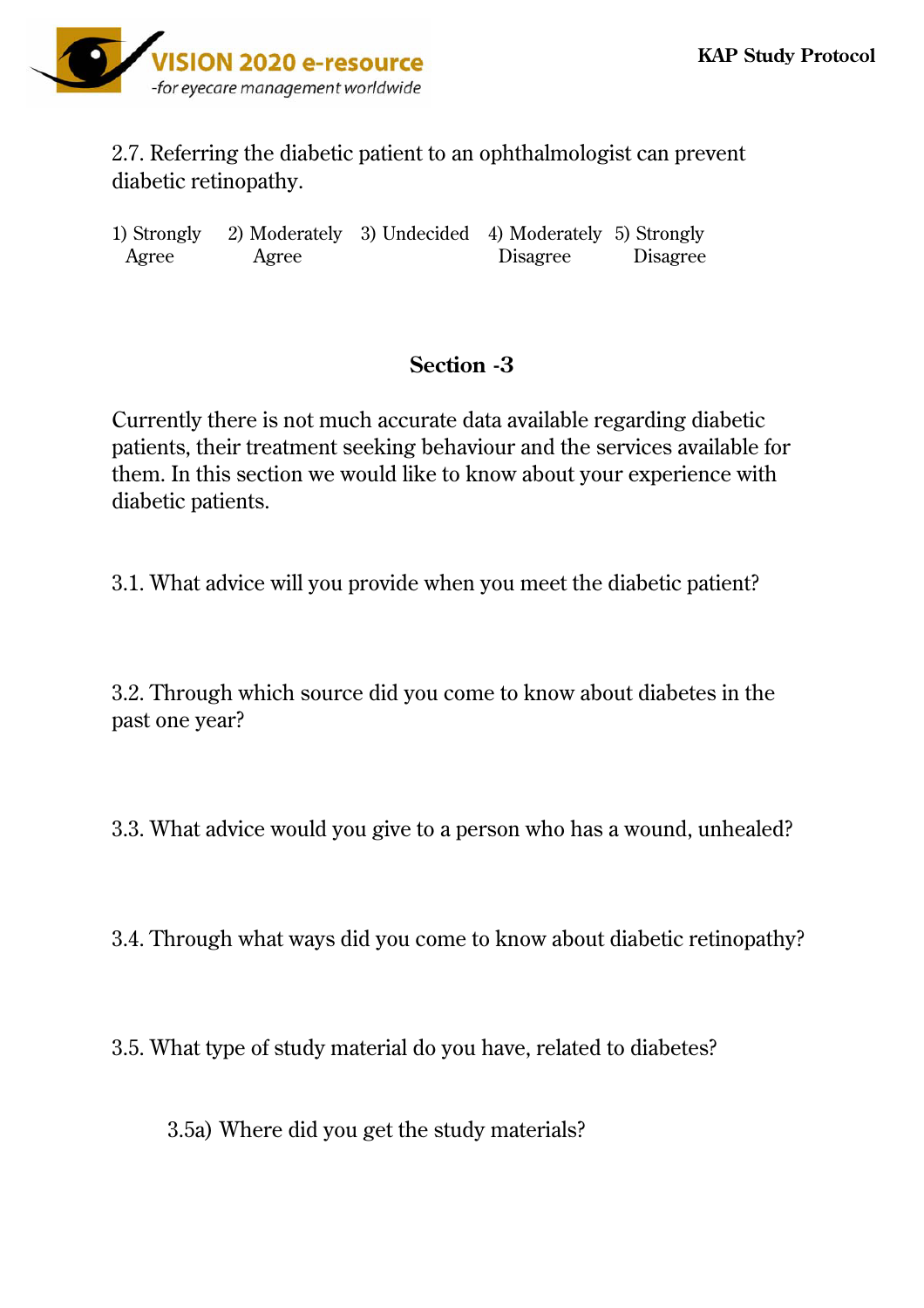

3.5b) When will you use these study materials?

3.6. If a diabetic patient come to you, to whom will you refer to?

3.7. What kind of information did you come to know from the diabetic patient you had referred?

3.8. What type of treatment method does followed by the people for diabetes?

> **Thank you very much for sparing Your valuable time!**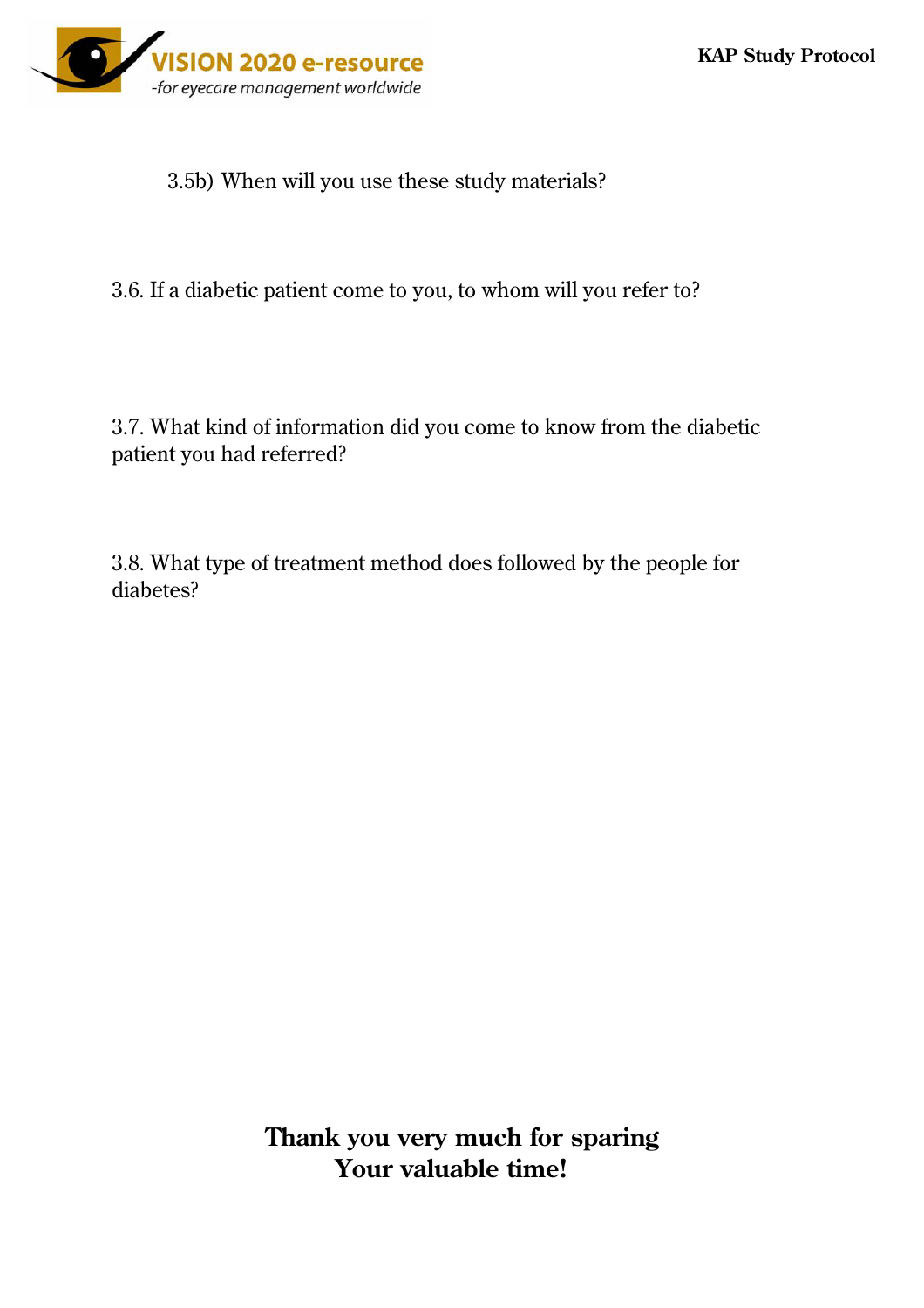

Questions included in the Knowledge section should be designed to test the knowledge of respondents on diabetes and diabetic retinopathy. These should be open-ended questions, without multiple-choice answers provided as this can result in guessing and therefore give a false impression of the knowledge of the population. Questions should cover the following topics:

- Epidemiology of diabetes
- Progress of diabetes
- Symptoms of diabetes
- Diagnosis of diabetes
- Treatment options for diabetes
- $\bullet$  Risk factors for diabetic retinopathy
- Treatment options for diabetic retinopathy
- Service

Questions included in the Attitude section should be designed to gauge the prevailing attitudes, beliefs and misconceptions in the population about these diseases. This is most effectively done using a different strategy that that used for the Knowledge section. Statements should be provided, and respondents should be asked to indicate the extent to which they agree with those statements, on a pre-determined scale (strongly disagree, moderately disagree, neutral, moderately agree, strongly agree). These questions should cover the following topics:

- Demography
- Follow-up procedure and importance
- Importance, significance, and severity of diabetes
- Importance of referral
- $\bullet$  Health seeking behavior

Questions included in the Practice section should be designed to assess the practices of the population with regards to these two diseases. These should be open-ended questions like those asked in the Knowledge section, to prevent false information as a result of guessing. These questions should cover the following topics: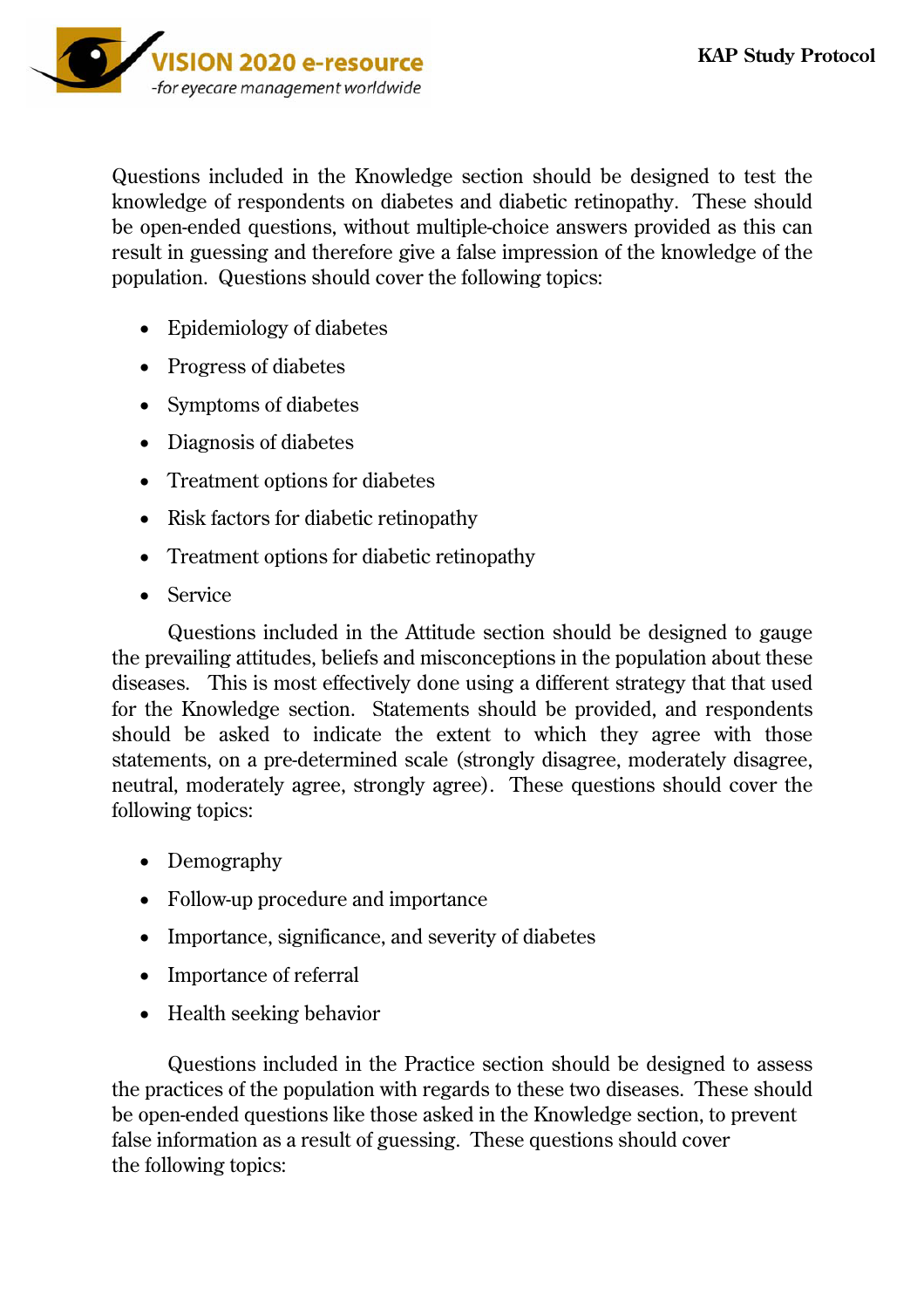

- Intervention
- $\bullet$  Counseling services
- Referral practices
- Diabetic management
- Continuing Medical Education (CME)
- 3) Evaluation of questions

 Once the questions for the study have been prepared they must be evaluated. This evaluation should be aimed at assess their ease of comprehension, relevance to their intended topics, effectiveness in providing useful information, and the degree to which their meaning may vary for different individuals, which should be kept to a minimum.

 Evaluation should be conducted through a Pre-Testing of the study on a small group of representatives from each population the study will survey. The questionnaire should be tested on approximately 15 members of each of the following groups: Medical Officers and General Practitioners, Paramedical Personnel, and Community Members, including both diabetics and nondiabetics.

 Once this small group has completed the questionnaire the results should be analyzed. This analysis should evaluate the degree to which the questions were properly understood or misunderstood, the degree to which individuals within a group interpreted the questions differently, the effectiveness of the questions in soliciting the proper information, and any areas of information which were neglected by the proposed questionnaire.

 Once analysis has been completed the questions should be modified to reflect the results of the Pre-Testing. This will result in the final version of the KAP questionnaire.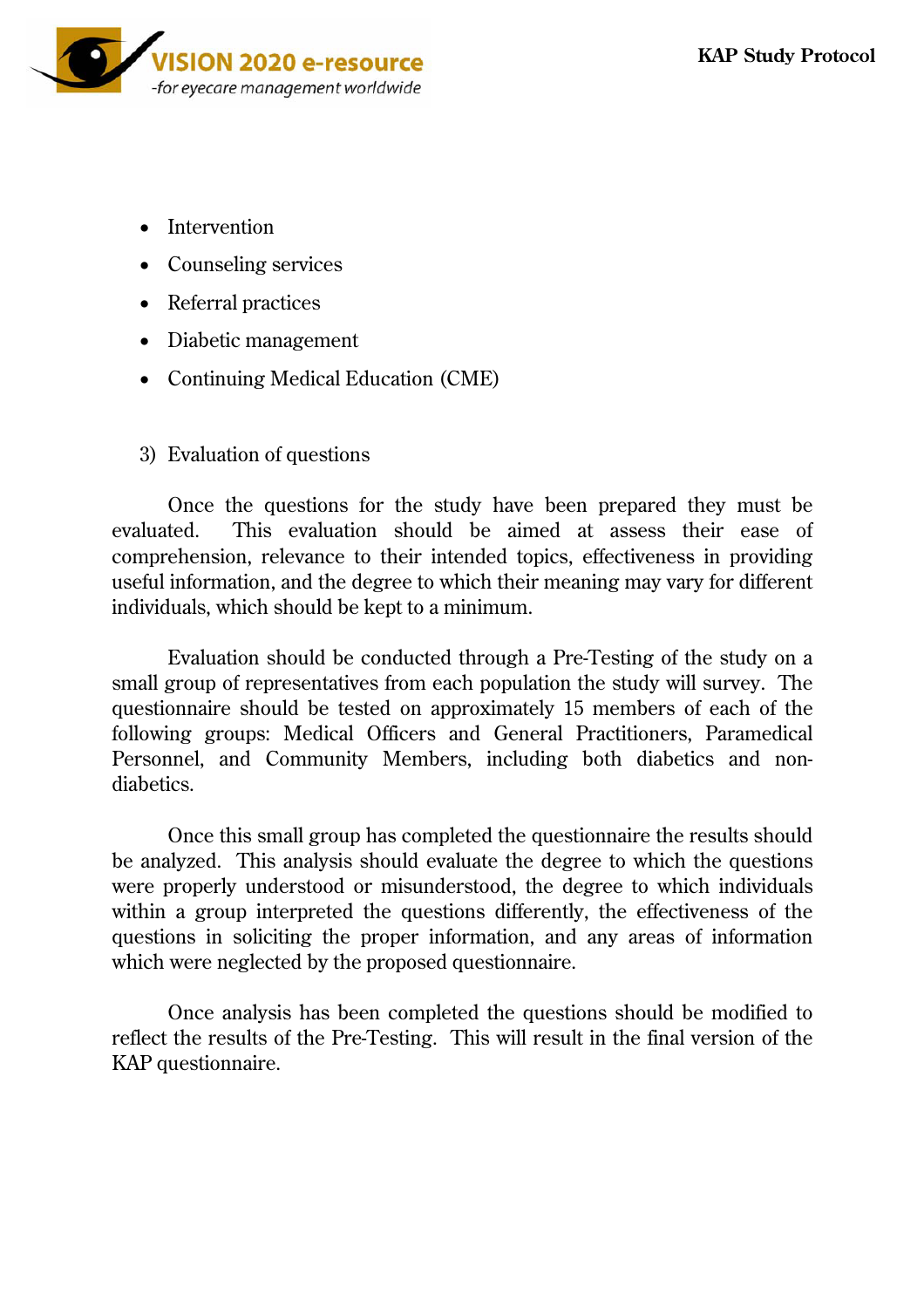

### CONDUCTING A KAP STUDY

 The first step in conducting a KAP study is the selection of the sample to which the survey will be given. The sample should be sufficiently large so as to represent the population without being so large that the data collection and analysis is prohibitively difficult. In choosing a sample size be careful to take into account that some of those selected may be difficult or impossible to contact, or unwilling to participate in the study. A sample size of approximately 200 individuals from each group will suffice as long as care is take to ensure that the response rate is reasonably high.

As mentioned previously, division of the population into smaller categories is typically desirable as differing groups in the community have different educational, cultural, and socioeconomic backgrounds and therefore will likely have differing levels of KAP. In practice, this distinction can be made based on geographical characteristics of the group in either Rural or Urban settings. The characteristics of the overall population should be considered when selecting the proportion of individuals from these categories so as to ensure that the population sampled will reflect the population at large.

The survey should then be conducted and the data collected. A standard method for conducting the survey should be decided upon in advance, and

should be consistent for each category surveyed so as to ensure that differences in the result are independent of the sampling method and depend solely on the characteristics of the population in question. Sampling methods include interviews, either in person or on the telephone, and distribution of the questionnaire by mail. Based on the experiences of the Lions-Aravind project, it is not advisable to attempt to conduct a survey through mailings, as the response rate has been observed to be significantly lower following this method than it is using the interview method.

After collection, the data should be analyzed to determine the KAP level of the community. Questions in the Knowledge, which often have more than one component to a 'correct' answer, must be analyzed differently from those in the Attitude section, which must in turn be analyzed differently from those in the Practice section. For example, if asked in the Knowledge section to list the symptoms of diabetes, a respondent may know anywhere from zero to seven symptoms. It will likely be most useful to analyze data from this section in terms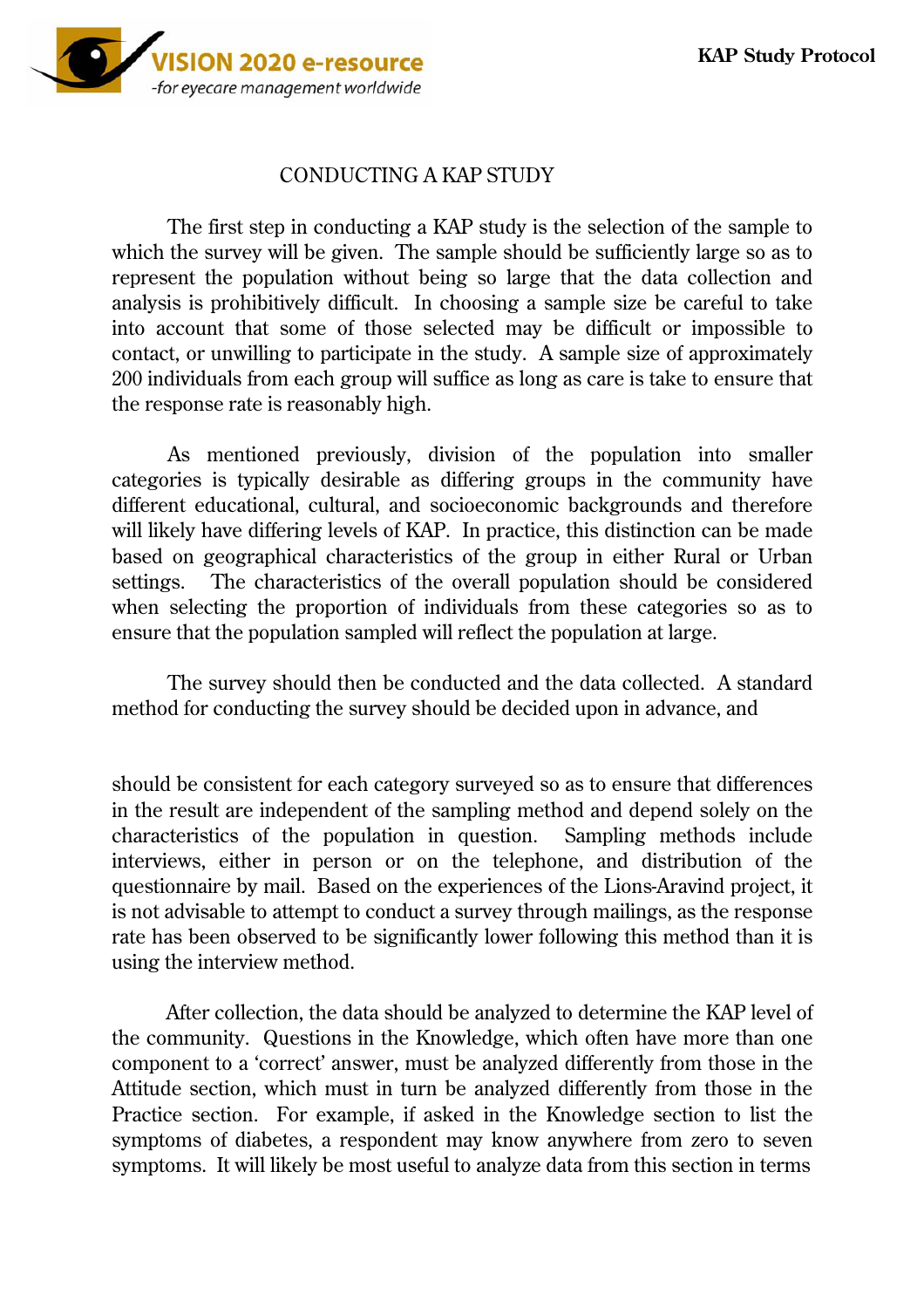

of the absolute number of correct responses to a question, so that it can be determined what percentage of the population knows all of the symptoms, what percentage knows 6, 5, and so on. The preparation of tables to illustrate both the percentage of those knowing each individual symptom and the percentage of people knowing multiple symptoms will provide a better understanding of the overall knowledge of the population, as there may be some highly knowledgeable members of each group and many others who entirely lack knowledge, a fact that would not be apparent without a more detailed breakdown of the data. Analysis of the responses to the Practice section should be conducted in a similar fashion to those of the Knowledge section, and be tailored to the specific nature of each question.

In the Attitude section, a numerical value can be assigned to each choice in the range of responses, with the middle response given a score of zero and positive and negative scores assigned to those around it. In this way a score can be calculated for each individual in relation to the highest possible score.

Once the data has been collected and analyzed it should be presented in a report that can then be distributed to other interested parties. A KAP report should include the following items:

• Introduction – As those reading the report may not be familiar with the problem of diabetes and diabetic retinopathy, the severity of the problem, the importance of KAP studies, and the characteristics of the area being

studied, all of this information should be contained in an introduction to the report before the findings are presented.

- Design The design of the study should be explained prior to the presentation of findings. This includes the process taken to generate the questions that the study asks, the composition of the population being studied, specific details about the sample used to study that population like their geographical composition, gender and age breakdown, and the types of institutions the work for, and any other salient features of the study that need to be explained.
- Findings The findings of the study should be presented in a clear, easy to understand fashion. The results to each question should be detailed, using graphs and tables so as to facilitate comprehension. These tables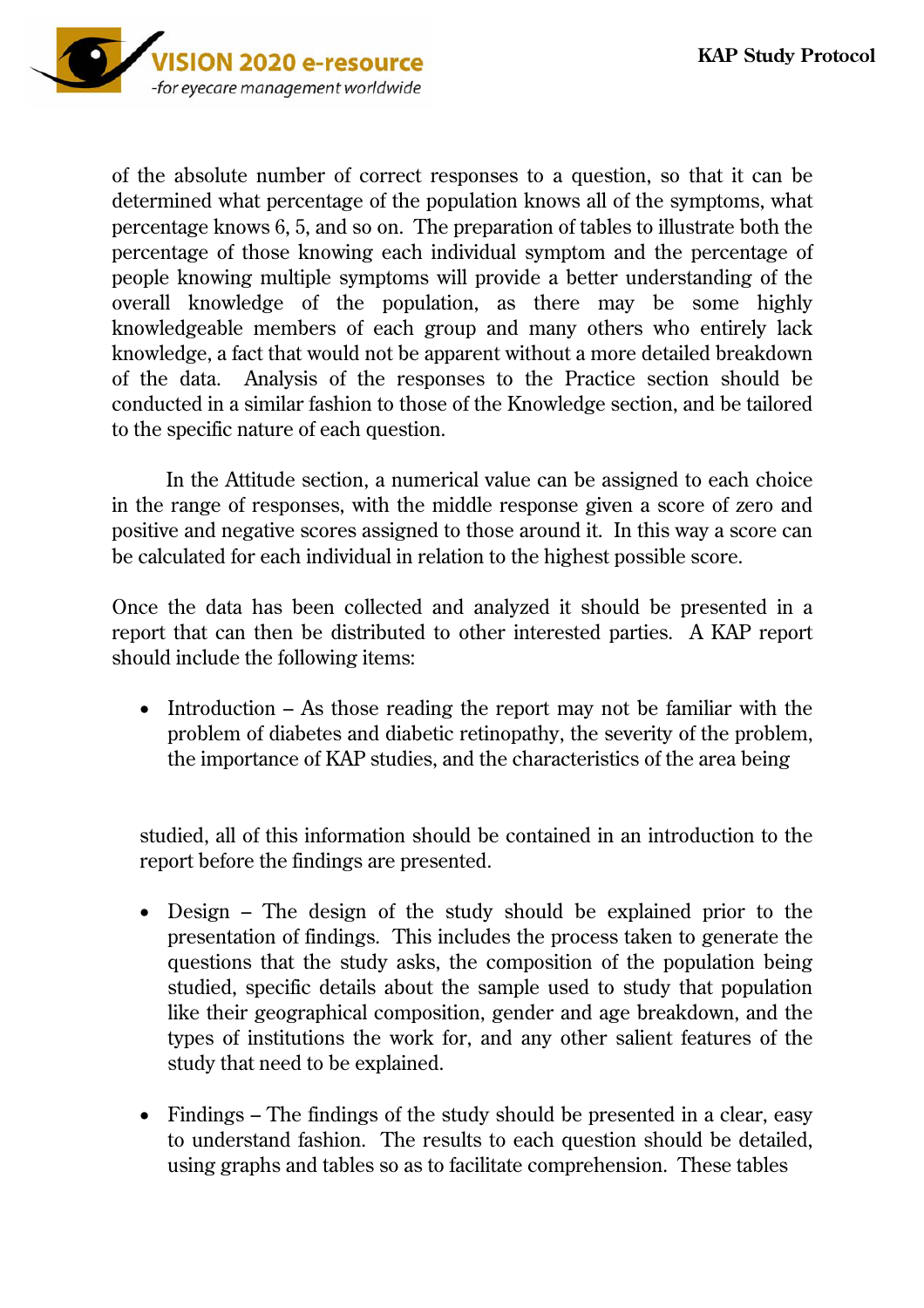

- should include both the raw numbers of responses for each question and the percentages that these numbers result in. The results of the separate surveys for the different groups studied should be placed in separate sections so that the data presented in the report gives an accurate representation of the actual population studied. A short introduction to the importance of correct Knowledge, Attitudes and Practices for each of the groups should be given before the data collected from that group is presented so that the reader has a clear understanding of the relevance and importance of the results.
- Analysis The results of the study should be analyzed briefly so that the reader understands what the results mean. For example, merely detailing the responses to a question will be of little value to the reader without additional information being provided that gives the correct response to that question.
- Conclusion A conclusion should be drawn from the data, and presented in the report. For a KAP study, this conclusion should take the form of detailing the course of action that will be taken to remedy any unsatisfactory results of the study.

Once a report has been written, it should be edited by internal sources and then presented to external sources as well. A review of the report for accuracy and relevancy by at least two experts in related fields, such as diabetologists, medical practitioners, or statisticians, will help to ensure that the report is an accurate and useful document.

After editing is completed, the finalized report should be submitted for publishing to all appropriate agencies. This includes any internal publishing division, local medical journals and newsletters, and any journals, both national and international, that may be interested in your findings. Publication in external journals will likely require the writing of an addition, more concise report in accordance with guidelines that these journals may have for publication, as well as an Abstract of the report. The writing of these documents should follow any guidelines presented by the journals, and be edited in the same manner as the initial report.